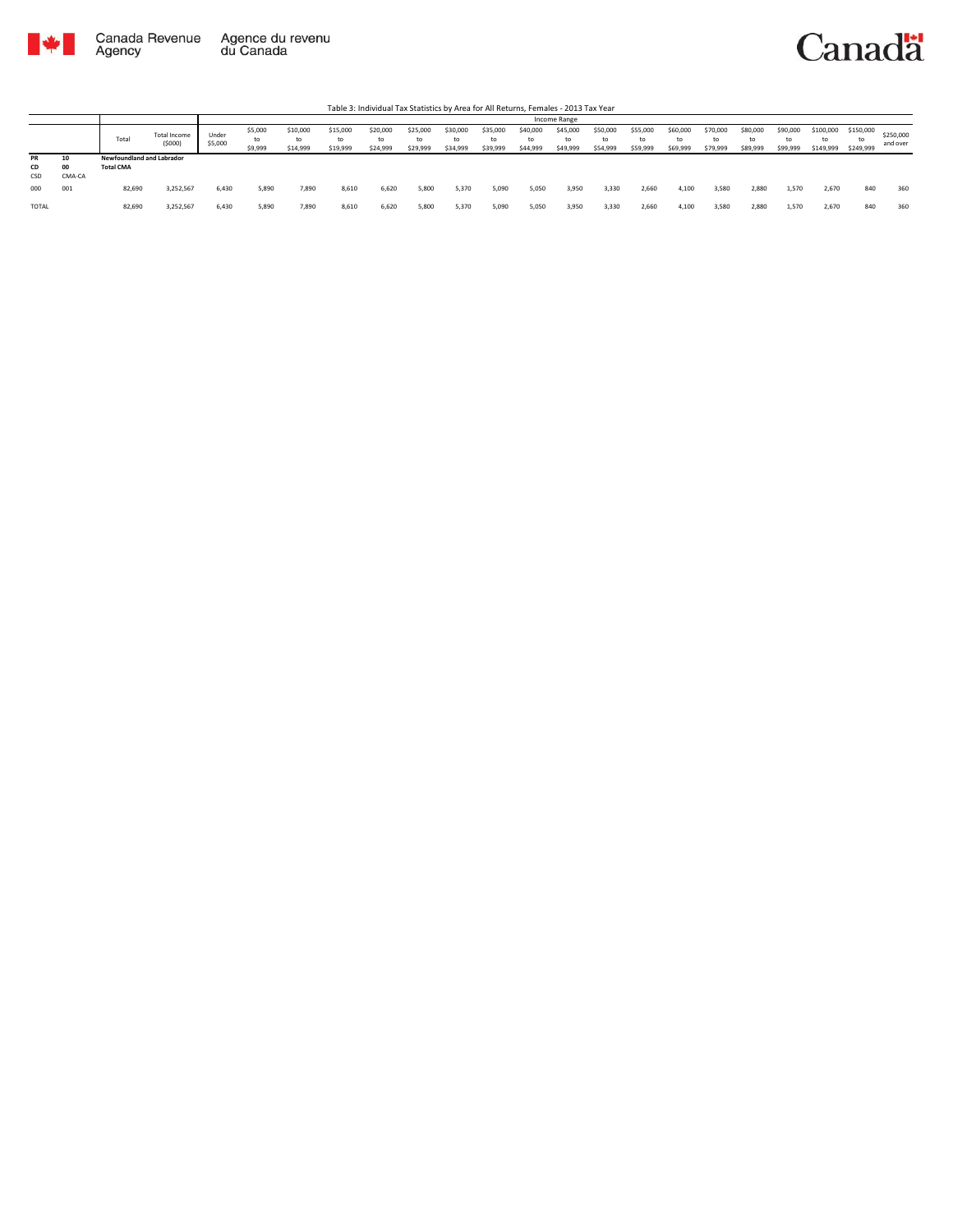



|                        |                    |                                                     |                        |                  |                          |                            |                            |                            |                            |                      |                            |                            | Income Range               |                            |                            |                      |                            |                      |                      |                              |                              |                       |
|------------------------|--------------------|-----------------------------------------------------|------------------------|------------------|--------------------------|----------------------------|----------------------------|----------------------------|----------------------------|----------------------|----------------------------|----------------------------|----------------------------|----------------------------|----------------------------|----------------------|----------------------------|----------------------|----------------------|------------------------------|------------------------------|-----------------------|
|                        |                    | Total                                               | Total Income<br>(5000) | Under<br>\$5,000 | \$5,000<br>to<br>\$9,999 | \$10,000<br>to<br>\$14,999 | \$15,000<br>to<br>\$19,999 | \$20,000<br>to<br>\$24,999 | \$25,000<br>to<br>\$29,999 | \$30,000<br>\$34,999 | \$35,000<br>to<br>\$39,999 | \$40,000<br>to<br>\$44,999 | \$45,000<br>to<br>\$49,999 | \$50,000<br>to<br>\$54,999 | \$55,000<br>to<br>\$59,999 | \$60,000<br>\$69,999 | \$70,000<br>to<br>\$79,999 | \$80,000<br>\$89,999 | \$90,000<br>\$99,999 | \$100,000<br>to<br>\$149,999 | \$150,000<br>to<br>\$249,999 | \$250,000<br>and over |
| <b>PR</b><br>CD<br>CSD | 10<br>00<br>CMA-CA | <b>Newfoundland and Labrador</b><br><b>Total CA</b> |                        |                  |                          |                            |                            |                            |                            |                      |                            |                            |                            |                            |                            |                      |                            |                      |                      |                              |                              |                       |
| 000                    | 005                | 4,730                                               | 127.204                | 560              | 490                      | 680                        | 760                        | 480                        | 350                        | 280                  | 200                        | 180                        | 130                        | 100                        | 80                         | 110                  | 100                        | 110                  | 50                   | 60                           | 10                           |                       |
| 000                    | 010                | 6.110                                               | 189.479                | 580              | 480                      | 740                        | 920                        | 650                        | 520                        | 400                  | 330                        | 280                        | 210                        | 130                        | 120                        | 190                  | 180                        | 170                  |                      | 90                           | 30                           | 10                    |
| 000                    | 015                | 12,000                                              | 392,381                | 910              | 1,010                    | 1.370                      | 1.780                      | 1,170                      | 970                        | 790                  | 690                        | 660                        | 490                        | 350                        | 240                        | 400                  | 420                        | 340                  | 150                  | 190                          | 50                           | 30                    |
| TOTAL                  |                    | 22,840                                              | 709,064                | 2,050            | 1,980                    | 2,790                      | 3,460                      | 2,300                      | 1,840                      | 1.470                | 1.220                      | 1.120                      | 830                        | 590                        | 440                        | 700                  | 710                        | 620                  | 260                  | 340                          | 100                          | 50                    |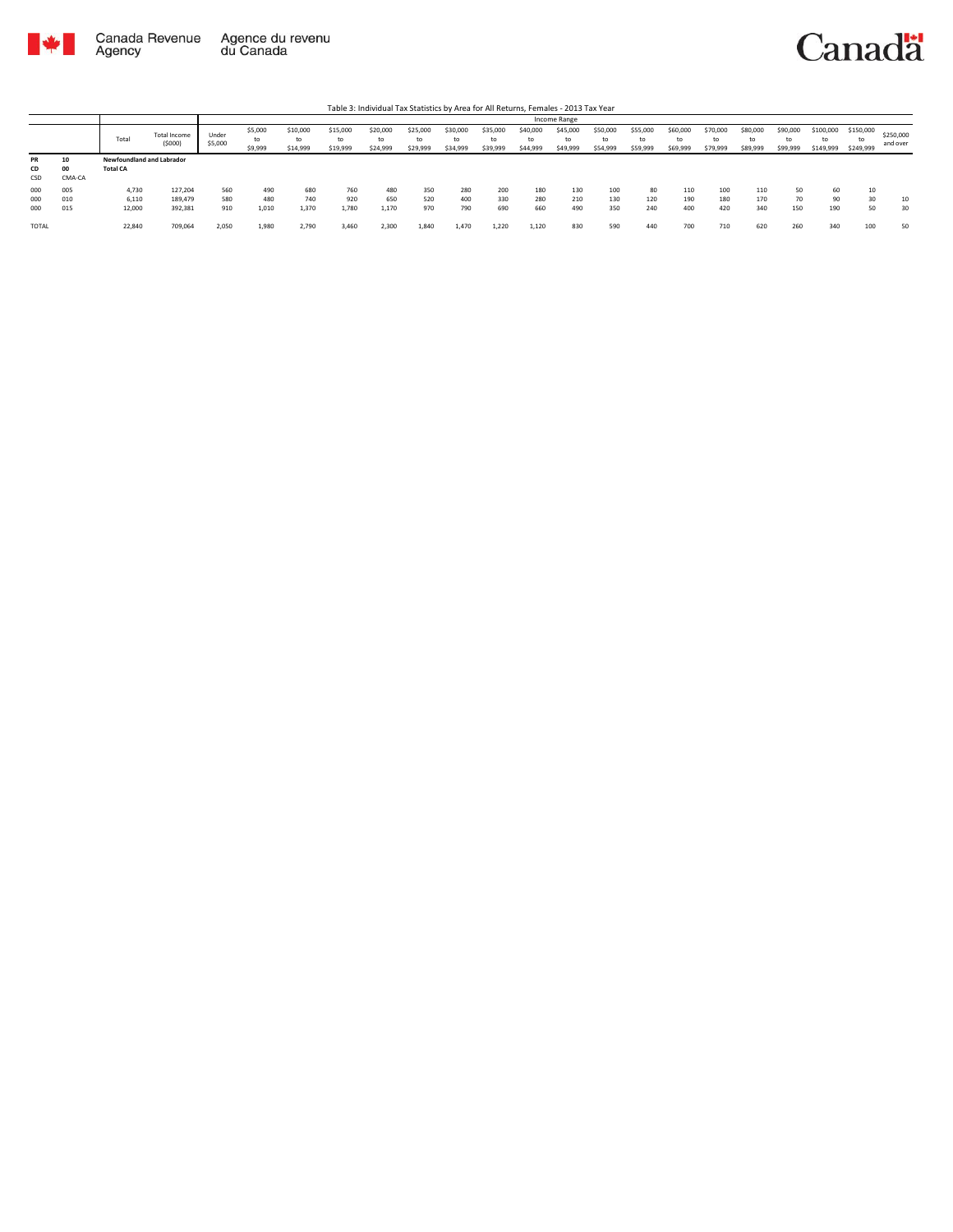

|                |                  |                                             |                     |              |               |                |                |                |                |                 |                |                  | Income Range   |                |                |                |                |                |                |                 |                 |           |
|----------------|------------------|---------------------------------------------|---------------------|--------------|---------------|----------------|----------------|----------------|----------------|-----------------|----------------|------------------|----------------|----------------|----------------|----------------|----------------|----------------|----------------|-----------------|-----------------|-----------|
|                |                  |                                             | <b>Total Income</b> | Under        | \$5,000       | \$10,000       | \$15,000       | \$20,000       | \$25,000       | \$30,000        | \$35,000       | \$40,000         | \$45,000       | \$50,000       | \$55,000       | \$60,000       | \$70,000       | \$80,000       | \$90,000       | \$100,000       | \$150,000       | \$250,000 |
|                |                  | Total                                       | (5000)              | \$5,000      | to<br>\$9,999 | to<br>\$14,999 | to<br>\$19,999 | to<br>\$24,999 | to<br>\$29,999 | to<br>\$34,999  | to<br>\$39,999 | to<br>\$44,999   | to<br>\$49,999 | to<br>\$54,999 | to<br>\$59,999 | to<br>\$69,999 | to<br>\$79,999 | to<br>\$89,999 | to<br>\$99,999 | to<br>\$149,999 | to<br>\$249,999 | and over  |
| PR<br>CD       | ${\bf 10}$<br>01 | Newfoundland and Labrador<br>Division No. 1 |                     |              |               |                |                |                |                |                 |                |                  |                |                |                |                |                |                |                |                 |                 |           |
| CSD            | CMA-CA<br>997    |                                             |                     | 30           | 40            | 50             | 70             |                |                | 20              | 20             | $10\,$           |                |                |                |                |                |                |                |                 |                 |           |
| 113<br>120     | 999              | 350<br>40                                   | 8,295<br>1,455      |              |               |                |                | 30             | $30\,$         |                 |                |                  | $10\,$         |                |                |                |                |                |                |                 |                 |           |
| 124            | 996              | 660                                         | 19,963              | 60           | 50            | $\bf 80$       | 90             | 60             | 50             | 50              | 40             | $40\,$           | 30             | 20             | $10\,$         | $20\,$         | $20\,$         | $20\,$         |                |                 |                 |           |
| 126            | 997              | 230                                         | 5,757               | 30           | 20            | 30             | $40\,$         | 30             | 20             |                 | 20             |                  | $10\,$         |                |                |                |                |                |                |                 |                 |           |
| 131            | 997              | 140                                         | 3,513               |              | 10            | 20             | 30             | 20             | 10             | 10              |                |                  |                |                |                |                |                |                |                |                 |                 |           |
| 136<br>140     | 999<br>999       | 140<br>30                                   | 3,602<br>835        |              |               | 10             | 40             | 20             | 20             |                 |                |                  | 10             |                |                |                |                |                |                |                 |                 |           |
| 144            | 999              | 30                                          | 514                 |              |               |                |                |                |                |                 |                |                  |                |                |                |                |                |                |                |                 |                 |           |
| 149            | 997              | 230                                         | 6,566               | 20           |               | $40\,$         | 50             | 20             | $20\,$         | 20              |                | $20\,$           | 10             |                |                |                |                |                |                |                 |                 |           |
| 155            | 996              | 220                                         | 6,239               | 20           | 10            | 30             | 30             | 30             | 20             | 20              |                | $10\,$           |                | 10             |                |                |                |                |                |                 |                 |           |
| 169<br>174     | 997<br>997       | 140<br>100                                  | 3,085<br>2,149      | 20<br>10     | 10<br>10      | 30<br>10       | 30<br>30       | 10             |                |                 |                |                  |                |                |                |                |                |                |                |                 |                 |           |
| 178            | 997              | 170                                         | 3,825               | 10           | 20            | 40             | 30             | 20             | 20             | $10\,$          |                |                  |                |                |                |                |                |                |                |                 |                 |           |
| 181            | 997              | 110                                         | 2,160               | 10           | 10            | 20             | 30             | 10             |                |                 |                |                  |                |                |                |                |                |                |                |                 |                 |           |
| 186            | 997              | 70                                          | 1,831               |              |               |                | 10             |                | $10\,$         |                 |                |                  |                |                |                |                |                |                |                |                 |                 |           |
| 192            | 996              | 50                                          | 1,150               |              |               |                | $20\,$         |                |                |                 |                |                  |                |                |                |                |                |                |                |                 |                 |           |
| 197<br>203     | 997<br>997       | 180<br>200                                  | 4,592<br>5,825      | 20<br>20     | 20<br>$10\,$  | 30<br>30       | 30<br>40       | 20<br>20       | 20<br>20       | $10\,$          | 10             | $10\,$<br>$10\,$ | 10             |                |                |                |                |                |                |                 |                 |           |
| 207            | 997              | 60                                          | 1,769               |              |               |                |                |                |                |                 |                |                  |                |                |                |                |                |                |                |                 |                 |           |
| 214            | 999              | 50                                          | 1,610               |              |               |                |                |                |                |                 |                |                  |                |                |                |                |                |                |                |                 |                 |           |
| 219            | 997              | 100                                         | 3,256               |              |               | $10\,$         | $20\,$         |                |                | $10\,$          |                |                  |                |                |                |                |                |                |                |                 |                 |           |
| 225<br>228     | 999<br>997       | 40<br>130                                   | 1,351<br>3,517      |              |               | 20             | 20             | 10             | 20             | 10              |                |                  |                |                |                |                |                |                |                |                 |                 |           |
| 234            | 997              | 140                                         | 4,371               | 20           |               | 10             | 20             | 10             | 10             |                 |                |                  |                |                |                |                |                |                |                |                 |                 |           |
| 240            | 997              | 2,370                                       | 67,638              | 210          | 220           | 290            | 390            | 280            | 210            | 150             | 100            | 120              | 80             | 60             | 50             | 60             | 30             | 50             | $30\,$         | 40              |                 |           |
| 254            | 997              | 110                                         | 2,784               | 10           | 10            | 10             | 20             | 20             | $10\,$         |                 |                |                  |                |                |                |                |                |                |                |                 |                 |           |
| 259<br>267     | 997<br>997       | 300<br>170                                  | 6,541<br>5.465      | 30<br>10     | 30<br>10      | 50<br>30       | 70<br>30       | 40<br>10       | 30<br>$10\,$   |                 | 10<br>10       | 10<br>10         | 10             |                |                |                |                |                |                |                 |                 |           |
| 270            | 997              | 130                                         | 5,556               | $10\,$       | $10\,$        |                | $10\,$         | $10\,$         |                |                 |                |                  |                |                |                |                |                | $10\,$         |                |                 |                 |           |
| 274            | 999              | 100                                         | 2,665               | 10           | 10            | 20             | 10             | 10             | 10             |                 |                |                  |                |                |                |                |                |                |                |                 |                 |           |
| 277            | 998              | 160                                         | 4,584               | 10           | 20            | 20             | 30             | 20             | $10\,$         |                 |                |                  |                |                |                |                |                |                |                |                 |                 |           |
| 281            | 997              | 130                                         | 3,110               | 20           | 10            | 30             | 20             | 20             |                | 10              |                |                  |                |                |                |                |                |                |                |                 |                 |           |
| 285<br>289     | 997<br>997       | 310<br>200                                  | 7,464<br>4,753      | 40<br>20     | 30<br>20      | 40<br>40       | 70<br>30       | 30<br>20       | 20<br>$10\,$   | 10<br>10        | 10             | 10<br>$10\,$     | 10             |                |                |                |                |                |                |                 |                 |           |
| 293            | 997              | 220                                         | 5,117               | 20           | 20            | 40             | 40             | 30             | 30             | 10              |                |                  |                |                |                |                |                |                |                |                 |                 |           |
| 298            | 997              | 380                                         | 10,124              | 30           | 40            | 50             | 60             | 60             | 40             | 30              | 20             | $10\,$           |                |                |                |                |                |                |                |                 |                 |           |
| 304            | 997              | 1,290                                       | 30,535              | 160          | 110           | 210            | 250            | 150            | 110            | 60              | 50             | 40               | 30             | $10\,$         | 10             | 30             | 30             | 20             |                | $10\,$          |                 |           |
| 308<br>$312\,$ | 997<br>997       | 140<br>330                                  | 2,782<br>7,239      | 20<br>40     | 10<br>30      | 20<br>60       | 30<br>60       | 20<br>30       | 30             | $20\,$          | 20             | $10\,$           |                |                |                |                |                |                |                |                 |                 |           |
| 316            | 999              | 100                                         | 2,221               |              |               | 20             | 20             | 10             | 10             |                 |                |                  |                |                |                |                |                |                |                |                 |                 |           |
| 321            | 996              | 210                                         | 4,663               | 10           | 10            | 40             | 40             | 40             | 30             | 20              |                |                  |                |                |                |                |                |                |                |                 |                 |           |
| 325            | 997              | 180                                         | 4,612               | 20           | 10            | 20             | 40             | 20             | 20             | 20              |                |                  |                |                |                |                |                |                |                |                 |                 |           |
| 332            | 998<br>998       | 230<br>170                                  | 5,845               | 10           | 10            | 40<br>30       | 60<br>40       | 30<br>40       | 20<br>10       | 10              | 10             |                  |                |                |                |                |                |                |                |                 |                 |           |
| 335<br>339     | 997              | 880                                         | 3,726<br>20,905     | 10<br>70     | 60            | 130            | 180            | 120            | 90             | 70              | 40             | 30               | 30             | 20             |                | $10\,$         |                |                |                |                 |                 |           |
| 343            | 998              | 290                                         | 8,969               | $10\,$       | 20            | 20             | 50             | 50             | 40             | 20              | 20             | $10\,$           |                | 10             |                |                |                |                |                |                 |                 |           |
| 347            | 997              | 200                                         | 5,096               |              | 10            | 20             | 40             | 30             | 30             | 20              | 10             |                  | 10             |                |                |                |                |                |                |                 |                 |           |
| 352            | 997              | 180                                         | 5,254               | 10           | 10            | 30             | 30             | 20             | 20             |                 |                |                  |                |                |                |                |                |                |                |                 |                 |           |
| 357<br>361     | 997<br>997       | 160<br>320                                  | 4,099<br>8,372      | $20\,$<br>30 | $10\,$<br>40  | 20<br>60       | 30<br>60       | 30<br>40       | $10\,$<br>30   | $10\,$<br>10    | 20             |                  |                |                |                |                |                |                |                |                 |                 |           |
| 365            | 997              | 750                                         | 18,016              | 90           | 70            | 140            | 120            | 90             | 50             | 40              | 20             | 30               | $10\,$         | $20\,$         |                | $10\,$         | $10\,$         | $20\,$         |                | $10\,$          |                 |           |
| 370            | 997              | 2,290                                       | 62,043              | 210          | 200           | 370            | 430            | 230            | 170            | 110             | 110            | 100              | $70\,$         | 40             | 50             | 50             | 50             | 50             | 20             | 30              |                 |           |
| 374            | 997              |                                             |                     |              |               |                |                |                |                |                 |                |                  |                |                |                |                |                |                |                |                 |                 |           |
| 375<br>379     | 997<br>997       | 170<br>1,430                                | 3,620<br>37,432     | 20<br>160    | 20<br>120     | 20<br>220      | 40<br>250      | 20<br>140      | 10<br>120      | 90              | 60             | 70               | 30             | 30             | 30             | 30             | 30             | 30             |                | 20              |                 |           |
| 405            | 999              | 20                                          | 246                 |              |               |                |                |                |                |                 |                |                  |                |                |                |                |                |                |                |                 |                 |           |
| 415            | 997              | 400                                         | 10,971              | 40           | 30            | 50             | 70             | 50             | 30             | 30              | 30             | 20               |                | 10             |                | 10             |                |                |                |                 |                 |           |
| 421            | 996              | 350                                         | 9,075               | 40           | 30            | 50             | 60             | 40             | 40             | 20              | 20             | 10               |                |                |                | 10             |                | $10\,$         |                |                 |                 |           |
| 429            | 996<br>996       | 620                                         | 17,128              | 90           | 50            | 90<br>50       | $110\,$        | 60             | 40             | 30<br>20        | 30             | 20<br>20         | 20             | $10\,$         | $10\,$         | $20\,$         | $20\,$<br>10   |                |                |                 |                 |           |
| 434<br>437     | 996              | 310<br>320                                  | 8.683<br>8,697      | 30<br>30     | 30<br>40      | $40\,$         | 60<br>50       | 20<br>30       | 20<br>$40\,$   | 20              | $10\,$         | $10\,$           |                | $10\,$         |                |                |                |                |                |                 |                 |           |
| 446            | 996              | 320                                         | 7,018               | 50           | 30            | 60             | 60             | 40             | 20             | 20              | 10             | 10               |                |                |                |                |                |                |                |                 |                 |           |
| 452            | 996              | 440                                         | 11,764              | 50           | 40            | 60             | 80             | 40             | 30             | 20              | 20             | 20               | $10\,$         | 10             | 20             |                |                |                |                |                 |                 |           |
| 456            | 996              | 250                                         | 7,098               | 40           | 30            | 30             | 30             | 20             | $10\,$         | 20              | 10             | $10\,$           |                |                |                |                |                |                |                |                 |                 |           |
| 461<br>464     | 996<br>996       | 290<br>290                                  | 7,789<br>9,527      | 40<br>30     | 30<br>20      | 40<br>40       | 40<br>50       | 30<br>30       | 20<br>20       | 10<br>20        | 10<br>10       | 20<br>$10\,$     |                |                |                | 10<br>10       | 10             |                |                |                 |                 |           |
| 469            | 996              | 460                                         | 14,688              | 40           | 30            | 40             | 70             | 40             | 40             | 30 <sub>o</sub> | 20             | 40               | 10             | 20             | 20             | 20             | 20             | 10             |                | 10              |                 |           |
| 472            | 996              | 890                                         | 30,483              | 80           | 70            | 80             | 110            | 70             | 80             | 70              | 40             | 50               | 50             | 30             | 20             | 40             | 30             | 20             | $10\,$         | 30              |                 |           |
| 490            | 996              | 150                                         | 3,048               | 20           | 20            | 30             | 30             | 10             | 10             |                 |                |                  |                |                |                |                |                |                |                |                 |                 |           |
| 494<br>565     | 996<br>996       | 1,000<br>40                                 | 20,436<br>1,174     | 120          | 130           | 200            | 190            | 100            | 60             | 40              | 30             | 30               | 20             | 20             |                | 20             |                |                |                |                 |                 |           |
|                |                  |                                             |                     |              |               |                |                |                |                |                 |                |                  |                |                |                |                |                |                |                |                 |                 |           |
| TOTAL          |                  | 23,620                                      | 626,286             | 2,330        | 2,090         | 3,440          | 4,250          | 2,590          | 1,950          | 1,400           | 1,030          | 1,020            | 690            | 520            | 390            | 540            | 450            | 410            | 200            | 290             | 40              |           |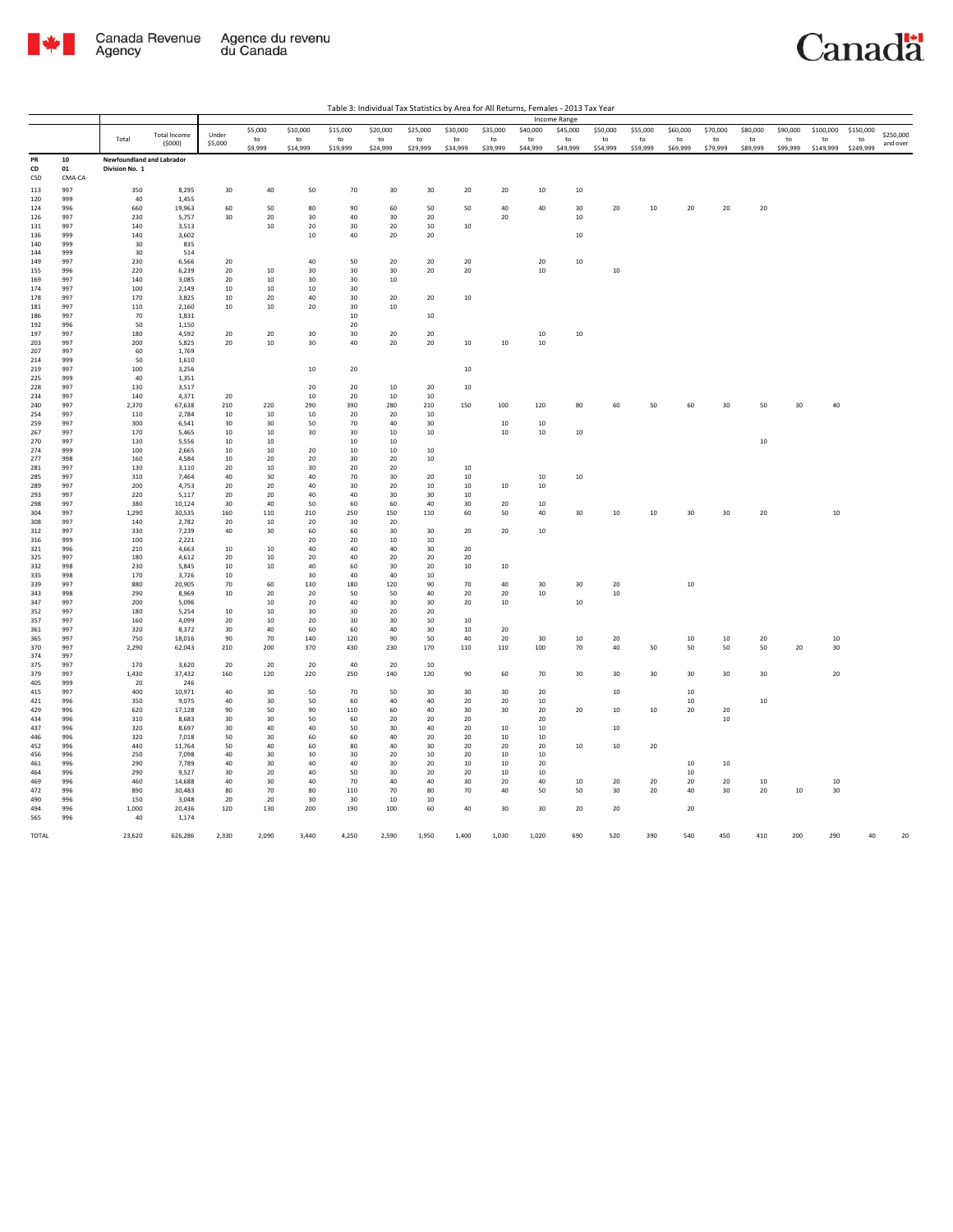

|                 |                    |                                             |                               |                  |                          |                            |                            |                            |                            |                            |                            |                            | Income Range               |                            |                            |                            |                            |                            |                            |                              |                              |                       |
|-----------------|--------------------|---------------------------------------------|-------------------------------|------------------|--------------------------|----------------------------|----------------------------|----------------------------|----------------------------|----------------------------|----------------------------|----------------------------|----------------------------|----------------------------|----------------------------|----------------------------|----------------------------|----------------------------|----------------------------|------------------------------|------------------------------|-----------------------|
|                 |                    | Total                                       | <b>Total Income</b><br>(5000) | Under<br>\$5,000 | \$5,000<br>to<br>\$9,999 | \$10,000<br>to<br>\$14,999 | \$15,000<br>to<br>\$19,999 | \$20,000<br>to<br>\$24,999 | \$25,000<br>to<br>\$29,999 | \$30,000<br>to<br>\$34,999 | \$35,000<br>to<br>\$39,999 | \$40,000<br>to<br>\$44,999 | \$45,000<br>to<br>\$49,999 | \$50,000<br>to<br>\$54,999 | \$55,000<br>to<br>\$59,999 | \$60,000<br>to<br>\$69,999 | \$70,000<br>to<br>\$79,999 | \$80,000<br>to<br>\$89,999 | \$90,000<br>to<br>\$99,999 | \$100,000<br>to<br>\$149,999 | \$150,000<br>to<br>\$249,999 | \$250,000<br>and over |
| PR<br>CD<br>CSD | 10<br>02<br>CMA-CA | Newfoundland and Labrador<br>Division No. 2 |                               |                  |                          |                            |                            |                            |                            |                            |                            |                            |                            |                            |                            |                            |                            |                            |                            |                              |                              |                       |
| 001             | 998                | 110                                         | 3,111                         | 10               | 10                       | 20                         | 10                         | 20                         |                            |                            |                            |                            |                            |                            |                            |                            |                            |                            |                            |                              |                              |                       |
| 002             | 998                | 210                                         | 5,538                         | 30               | 30                       | 40                         | 20                         | 20                         | 10                         | 10                         | 20                         |                            |                            |                            |                            |                            |                            |                            |                            |                              |                              |                       |
| 005             | 998                | 1,090                                       | 30,410                        | 130              | 110                      | 110                        | 160                        | 110                        | 90                         | 70                         | 70                         | 60                         | 30                         | 30                         | 20                         | 20                         | 30                         | 30                         | 10                         | 20                           |                              |                       |
| 006             | 999                | 50                                          | 1,070                         |                  |                          |                            | 10                         | 10                         |                            |                            |                            |                            |                            |                            |                            |                            |                            |                            |                            |                              |                              |                       |
| 008             | 998                | 550                                         | 13,606                        | 50               | 60                       | 80                         | 90                         | 80                         | 50                         | 30                         | 20                         | 30 <sup>2</sup>            |                            |                            |                            | 10                         |                            | 20                         |                            |                              |                              |                       |
| 009             | 999                |                                             |                               |                  |                          |                            |                            |                            |                            |                            |                            |                            |                            |                            |                            |                            |                            |                            |                            |                              |                              |                       |
| 011             | 997                | 270                                         | 6,717                         | 40               | 30                       | 30                         | 30                         | 50                         | 30                         | 10                         | 10                         | 10                         | 10                         |                            |                            |                            |                            |                            |                            |                              |                              |                       |
| 012             | 998                | 120                                         | 2,723                         | 10               |                          | 30                         | 20                         | 20                         | 10                         | 10                         |                            |                            |                            |                            |                            |                            |                            |                            |                            |                              |                              |                       |
| 013             | 997                | 80                                          | 1,640                         |                  | 10                       | 20                         | 20                         |                            |                            |                            |                            |                            |                            |                            |                            |                            |                            |                            |                            |                              |                              |                       |
| 014             | 999                | 90                                          | 2,096                         | 10               |                          | $10\,$                     | 20                         | 10                         |                            | 10                         |                            |                            |                            |                            |                            |                            |                            |                            |                            |                              |                              |                       |
| 015             | 999                | 40                                          | 783                           |                  |                          |                            |                            |                            |                            |                            |                            |                            |                            |                            |                            |                            |                            |                            |                            |                              |                              |                       |
| 016             | 998                | 60                                          | 1,077                         |                  | 10                       |                            | 10                         |                            |                            |                            |                            |                            |                            |                            |                            |                            |                            |                            |                            |                              |                              |                       |
| 017             | 999                | 80                                          | 1,792                         | 10               |                          | 20                         | 10                         |                            |                            |                            |                            |                            |                            |                            |                            |                            |                            |                            |                            |                              |                              |                       |
| 018             | 998                | 620                                         | 12,576                        | 80               | 60                       | 120                        | 130                        | 70                         | 50                         | 30                         | 30                         | 20                         | 10                         |                            |                            |                            |                            |                            |                            |                              |                              |                       |
| 019             | 998                | 1,060                                       | 26,088                        | 100              | 90                       | 150                        | 220                        | 110                        | 110                        | 60                         | 50                         | 40                         | 20                         | 20                         | 20                         | 20                         | 20                         | 20                         | 10                         |                              |                              |                       |
| 021             | 998                | 240                                         | 6,163                         | 20               | 20                       | 30                         | 50                         | 30                         | 20                         | 10                         | 30                         | 10                         |                            |                            |                            |                            |                            |                            |                            |                              |                              |                       |
| 022             | 997                | 130                                         | 3,307                         | 10               | 10                       | 20                         | 20                         | 20                         |                            |                            |                            |                            |                            |                            |                            |                            |                            |                            |                            |                              |                              |                       |
| 023             | 997                | 160                                         | 4,723                         | 20               | 10                       | 10                         | 20                         | 20                         | 10                         |                            | 10                         | 10                         |                            |                            |                            |                            |                            |                            |                            |                              |                              |                       |
| 024             | 997                | 2,360                                       | 63,358                        | 300              | 230                      | 330                        | 370                        | 250                        | 200                        | 120                        | 80                         | 90                         | 60                         | 50                         | 50                         | 70                         | 60                         | 50                         | 30                         | 40                           |                              |                       |
| 025             | 999                | 150                                         | 3,579                         | 20               | 10                       | 20                         | 40                         | 20                         | 10                         |                            |                            |                            |                            |                            |                            |                            |                            |                            |                            |                              |                              |                       |
| 026             | 997                | 60                                          | 1,042                         |                  |                          | 10                         | 20                         |                            |                            |                            |                            |                            |                            |                            |                            |                            |                            |                            |                            |                              |                              |                       |
| 027             | 996                | 120                                         | 1,860                         | 20               | 10                       | 30                         | 30                         | 10                         |                            |                            |                            |                            |                            |                            |                            |                            |                            |                            |                            |                              |                              |                       |
| 030             | 997                | 100                                         | 1,794                         | 20               | 20                       | 20                         | 20                         | 10                         |                            |                            |                            |                            |                            |                            |                            |                            |                            |                            |                            |                              |                              |                       |
| 031             | 997                | 260                                         | 6,137                         | 30               | 30                       | 40                         | 50                         | 30                         | 30                         | 20                         | 10                         | 10                         | 10                         |                            |                            |                            |                            |                            |                            |                              |                              |                       |
| 033             | 997                | 130                                         | 2,868                         | 20               | 10                       | 30                         | 20                         | 20                         | 10                         |                            |                            |                            |                            |                            |                            |                            |                            |                            |                            |                              |                              |                       |
| 034             | 996                | 130                                         | 2,667                         | 20               | 20                       | 20                         | 20                         | 10                         |                            |                            |                            |                            |                            |                            |                            |                            |                            |                            |                            |                              |                              |                       |
| 036             | 997                | 200                                         | 4,039                         | 40               | 20                       | 40                         | 40                         | 20                         |                            |                            |                            |                            |                            |                            |                            |                            |                            |                            |                            |                              |                              |                       |
| 037             | 999                | 80                                          | 1,932                         |                  |                          | 10                         | 10                         | 10                         |                            |                            |                            |                            |                            |                            |                            |                            |                            |                            |                            |                              |                              |                       |
| 039             | 997                | 70                                          | 1,386                         |                  |                          |                            | 20                         |                            |                            |                            |                            |                            |                            |                            |                            |                            |                            |                            |                            |                              |                              |                       |
| 040             | 997                | 50                                          | 1,482                         |                  |                          |                            |                            |                            |                            |                            |                            |                            |                            |                            |                            |                            |                            |                            |                            |                              |                              |                       |
| 041             | 997                | 220                                         | 4,493                         | 40               | 20                       | 30                         | 40                         | 30                         | 10                         |                            |                            |                            |                            |                            |                            |                            |                            |                            |                            |                              |                              |                       |
| 048             | 999                | 240                                         | 5,879                         | 40               | 20                       | 40                         | 40                         | 30                         | 30                         | 20                         |                            |                            |                            |                            |                            |                            |                            |                            |                            |                              |                              |                       |
| 055             | 999                | 60                                          | 1,173                         |                  |                          |                            |                            |                            |                            |                            |                            |                            |                            |                            |                            |                            |                            |                            |                            |                              |                              |                       |
| TOTAL           |                    | 9,190                                       | 227,111                       | 1,130            | 930                      | 1,330                      | 1,580                      | 1,050                      | 750                        | 480                        | 390                        | 350                        | 210                        | 160                        | 130                        | 200                        | 170                        | 170                        | 80                         | 80                           |                              |                       |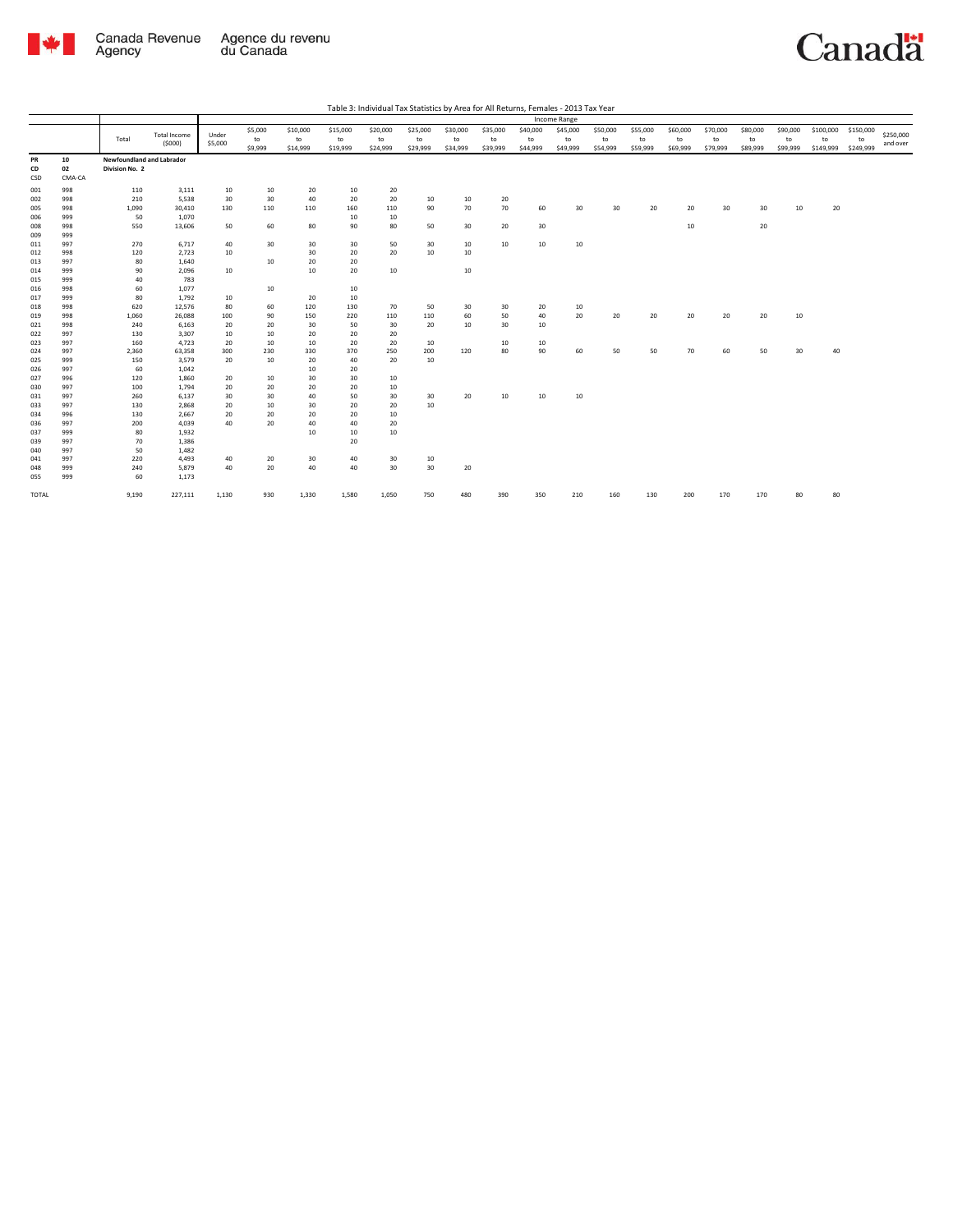

|                   |                    |                                             |                          |                  |                          |                            |                            |                            |                            |                            |                            |                            | Income Range               |                            |                            |                            |                            |                            |                            |                              |                              |                       |
|-------------------|--------------------|---------------------------------------------|--------------------------|------------------|--------------------------|----------------------------|----------------------------|----------------------------|----------------------------|----------------------------|----------------------------|----------------------------|----------------------------|----------------------------|----------------------------|----------------------------|----------------------------|----------------------------|----------------------------|------------------------------|------------------------------|-----------------------|
|                   |                    | Total                                       | Total Income<br>(5000)   | Under<br>\$5,000 | \$5,000<br>to<br>\$9,999 | \$10,000<br>to<br>\$14,999 | \$15,000<br>to<br>\$19,999 | \$20,000<br>to<br>\$24,999 | \$25,000<br>to<br>\$29,999 | \$30,000<br>to<br>\$34,999 | \$35,000<br>to<br>\$39,999 | \$40,000<br>to<br>\$44,999 | \$45,000<br>to<br>\$49,999 | \$50,000<br>to<br>\$54,999 | \$55,000<br>to<br>\$59,999 | \$60,000<br>to<br>\$69,999 | \$70,000<br>to<br>\$79,999 | \$80,000<br>to<br>\$89,999 | \$90,000<br>to<br>\$99,999 | \$100,000<br>to<br>\$149,999 | \$150,000<br>to<br>\$249,999 | \$250,000<br>and over |
| PR<br>CD<br>CSD   | 10<br>03<br>CMA-CA | Newfoundland and Labrador<br>Division No. 3 |                          |                  |                          |                            |                            |                            |                            |                            |                            |                            |                            |                            |                            |                            |                            |                            |                            |                              |                              |                       |
| 002<br>003        | 999<br>998         | 60<br>260                                   | 944<br>5,615             | 10<br>30         | 30                       | 10<br>40                   | 10<br>60                   | 40                         | 20                         | 10                         | 10                         |                            |                            |                            |                            |                            |                            |                            |                            |                              |                              |                       |
| 004<br>005        | 999<br>999<br>997  | 150<br>80<br>750                            | 2,341<br>1.649           | 40<br>10<br>80   | 10                       | 30<br>20                   | 30<br>30                   | 20<br>10<br>80             |                            |                            |                            |                            | 20                         |                            |                            |                            |                            |                            |                            |                              |                              |                       |
| 008<br>010<br>011 | 997<br>997         | 120<br>210                                  | 18,420<br>1,993<br>3,916 | 20<br>30         | 70<br>20<br>20           | 110<br>40<br>40            | 140<br>20<br>50            | 30                         | 80<br>20                   | 60                         | 40                         | 20                         |                            |                            |                            | 10                         |                            | 20                         |                            |                              |                              |                       |
| 012<br>014        | 999<br>998         | 70<br>110                                   | 968<br>2,052             | 20<br>20         | 20<br>10                 | 20<br>30                   | 10<br>$10\,$               | 10                         | 10                         |                            |                            |                            |                            |                            |                            |                            |                            |                            |                            |                              |                              |                       |
| 018<br>019        | 997<br>997         | 350<br>540                                  | 7.345<br>11,890          | 60<br>70         | 30<br>50                 | 60<br>80                   | 70<br>130                  | 30<br>60                   | 30<br>40                   | 20<br>30                   | 10<br>10                   | 20                         | 10                         |                            |                            |                            |                            |                            |                            |                              |                              |                       |
| 020<br>021        | 999<br>997         | 50<br>40                                    | 908<br>712               |                  |                          | 10                         | 10<br>10                   |                            |                            |                            |                            |                            |                            |                            |                            |                            |                            |                            |                            |                              |                              |                       |
| 024<br>026        | 998<br>997         | 60<br>250                                   | 1.000<br>4,546           | 10<br>50         | 20                       | 50                         | 10<br>50                   | 30                         | 20                         | 20                         |                            |                            |                            |                            |                            |                            |                            |                            |                            |                              |                              |                       |
| 028<br>031<br>032 | 997<br>997<br>997  | 660<br>330<br>300                           | 15,325<br>7,558<br>6,283 | 80<br>40<br>40   | 50<br>30<br>30           | 100<br>50<br>50            | 150<br>50<br>60            | 70<br>50<br>30             | 50<br>30<br>30             | 40<br>20<br>20             | 40<br>10<br>10             | 20<br>10<br>20             | 30<br>10                   |                            |                            |                            | 10                         |                            |                            |                              |                              |                       |
| 033<br>034        | 997<br>997         | 280<br>1,910                                | 4,882<br>52,481          | 40<br>140        | 30<br>150                | 60<br>270                  | 60<br>340                  | 30<br>270                  | 10<br>160                  | 10<br>120                  | 90                         | 70                         | 60                         | 50                         | 40                         | 50                         | 40                         | 30                         | 20                         | 20                           |                              |                       |
| 038<br>042        | 999<br>999         | 40<br>200                                   | 645<br>4,204             | 10<br>20         | 20                       | 40                         | 60                         | 20                         | 10                         |                            |                            |                            |                            |                            |                            |                            |                            |                            |                            |                              |                              |                       |
| 045<br>801        | 996<br>998         | 40<br>340                                   | 643<br>2,241             | 240              | 10                       | 10<br>20                   | 30                         | 20                         |                            |                            |                            |                            |                            |                            |                            |                            |                            |                            |                            |                              |                              |                       |
| TOTAL             |                    | 7,170                                       | 158,560                  | 1,060            | 620                      | 1,140                      | 1,400                      | 830                        | 540                        | 390                        | 270                        | 200                        | 160                        | 100                        | 80                         | 120                        | 100                        | 80                         | 4ſ                         | 40                           |                              |                       |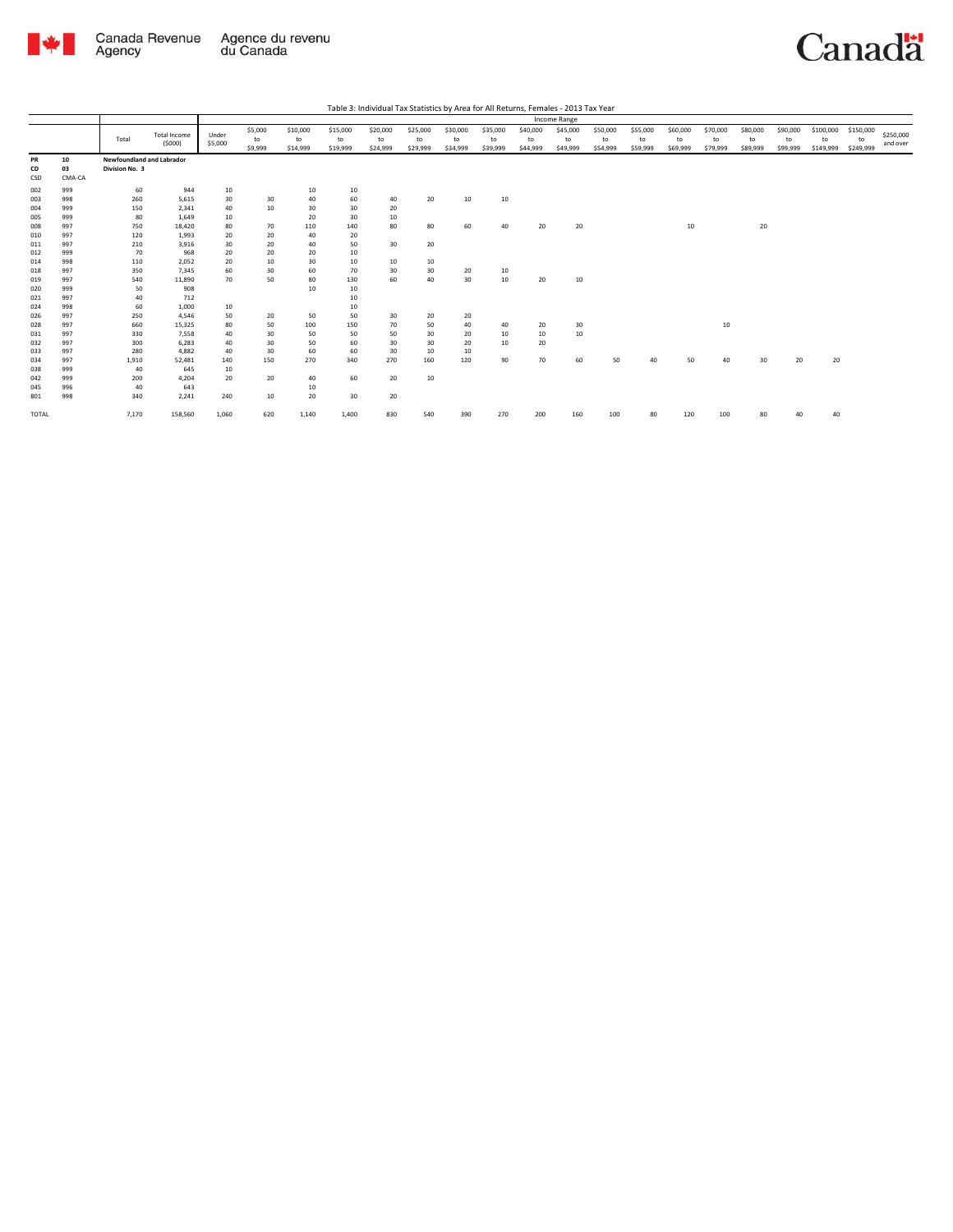

| Table 3: Individual Tax Statistics by Area for All Returns, Females - 2013 Tax Year |
|-------------------------------------------------------------------------------------|
|-------------------------------------------------------------------------------------|

|                          |                          |                                             |                           |                  |                          |                            |                            |                            |                            |                            |                            |                            | Income Range               |                            |                            |                            |                            |                            |                            |                              |                              |                       |
|--------------------------|--------------------------|---------------------------------------------|---------------------------|------------------|--------------------------|----------------------------|----------------------------|----------------------------|----------------------------|----------------------------|----------------------------|----------------------------|----------------------------|----------------------------|----------------------------|----------------------------|----------------------------|----------------------------|----------------------------|------------------------------|------------------------------|-----------------------|
|                          |                          | Total                                       | Total Income<br>(5000)    | Under<br>\$5,000 | \$5,000<br>to<br>\$9,999 | \$10,000<br>to<br>\$14,999 | \$15,000<br>to<br>\$19,999 | \$20,000<br>to<br>\$24,999 | \$25,000<br>to<br>\$29,999 | \$30,000<br>to<br>\$34,999 | \$35,000<br>to<br>\$39,999 | \$40,000<br>to<br>\$44,999 | \$45,000<br>to<br>\$49,999 | \$50,000<br>to<br>\$54,999 | \$55,000<br>to<br>\$59,999 | \$60,000<br>to<br>\$69,999 | \$70,000<br>to<br>\$79,999 | \$80,000<br>to<br>\$89,999 | \$90,000<br>to<br>\$99,999 | \$100,000<br>to<br>\$149,999 | \$150,000<br>to<br>\$249,999 | \$250,000<br>and over |
| PR<br>CD<br>CSD          | 10<br>04<br>CMA-CA       | Newfoundland and Labrador<br>Division No. 4 |                           |                  |                          |                            |                            |                            |                            |                            |                            |                            |                            |                            |                            |                            |                            |                            |                            |                              |                              |                       |
| 001<br>006               | 998<br>998<br>997        | 770<br>560<br>360                           | 19,850<br>11,372<br>8.315 | 90<br>70<br>40   | 70<br>50<br>30           | 100<br>120<br>70           | 150<br>120<br>80           | 100<br>70<br>40            | 50<br>40<br>30             | 30<br>20<br>10             | 50<br>20<br>20             | 20<br>10                   | 20<br>10                   | 20                         | 20                         | 20<br>10                   | 10                         | 10                         | 10                         |                              |                              |                       |
| 011<br>013<br>016        | 998<br>997               | 490<br>1,170                                | 11,285<br>25,940          | 70<br>140        | 60<br>120                | 80<br>220                  | 80<br>220                  | 50<br>110                  | 40<br>110                  | 30<br>60                   | 30<br>40                   | 20<br>40                   | 30<br>30                   | 20                         | 10                         | 20                         | 20                         | 10                         |                            |                              |                              |                       |
| 017<br>018<br>019        | 999<br>997<br>998        | 30<br>830<br>3.050                          | 666<br>19,028<br>84.062   | 100<br>270       | 80<br>270                | 170<br>510                 | 170<br>520                 | 70<br>300                  | 50<br>220                  | 40<br>170                  | 30<br>130                  | 30 <sup>2</sup><br>150     | 30<br>90<br>30             | 10<br>70<br>30             | 60                         | 20<br>90                   | 20<br>70                   | 10<br>70                   | 20                         | 40                           | 10                           |                       |
| 020<br>021<br>022<br>033 | 998<br>998<br>997<br>997 | 820<br>420<br>340                           | 28,357<br>8,974<br>6.361  | 90<br>60<br>70   | 50<br>50<br>30           | 90<br>70<br>70             | 90<br>90<br>70             | 60<br>40<br>30             | 70<br>30<br>10             | 50<br>30<br>20             | 40<br>20<br>10             | 50<br>10                   |                            |                            | 30                         | 30                         | 30                         | 40                         | 20                         | 20                           |                              |                       |
| 037<br>042               | 997<br>997               | 230<br>60                                   | 4,852<br>1.330            | 30               | 20                       | 50<br>10                   | 40<br>10                   | 40                         | 10                         | 20                         |                            |                            |                            |                            |                            |                            |                            |                            |                            |                              |                              |                       |
| <b>TOTAL</b>             |                          | 9.120                                       | 230,393                   | 1,010            | 830                      | 1.550                      | 1.630                      | 910                        | 660                        | 470                        | 400                        | 360                        | 260                        | 180                        | 160                        | 210                        | 170                        | 150                        | 70                         | 80                           | 20                           |                       |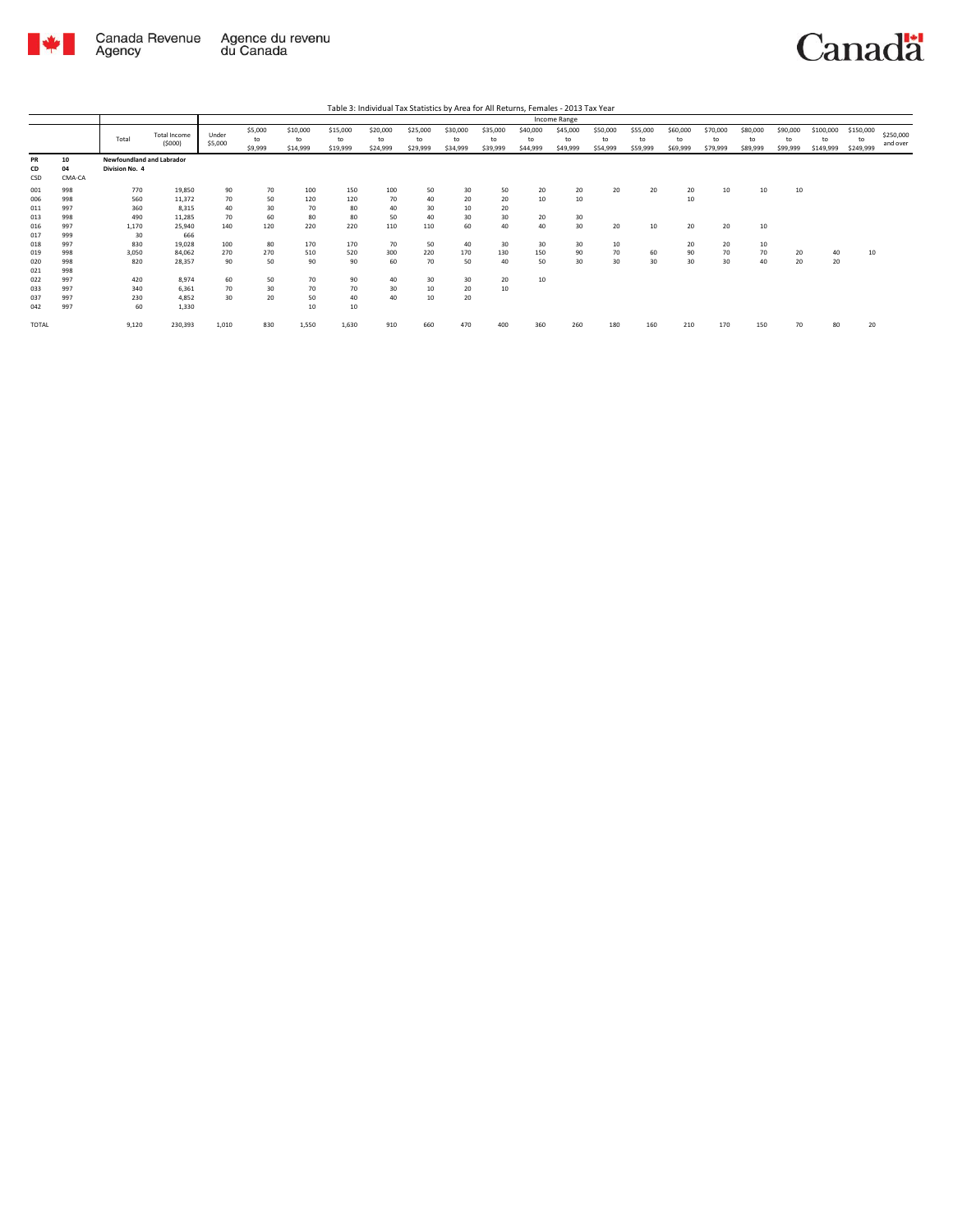

|                   |                    |                                             |                               |                  |                          |                            |                            |                            |                            |                            |                            |                            | Income Range               |                            |                            |                            |                            |                            |                            |                              |                              |                       |
|-------------------|--------------------|---------------------------------------------|-------------------------------|------------------|--------------------------|----------------------------|----------------------------|----------------------------|----------------------------|----------------------------|----------------------------|----------------------------|----------------------------|----------------------------|----------------------------|----------------------------|----------------------------|----------------------------|----------------------------|------------------------------|------------------------------|-----------------------|
|                   |                    | Total                                       | <b>Total Income</b><br>(5000) | Under<br>\$5,000 | \$5,000<br>to<br>\$9,999 | \$10,000<br>to<br>\$14,999 | \$15,000<br>to<br>\$19,999 | \$20,000<br>to<br>\$24,999 | \$25,000<br>to<br>\$29,999 | \$30,000<br>to<br>\$34,999 | \$35,000<br>to<br>\$39,999 | \$40,000<br>to<br>\$44,999 | \$45,000<br>to<br>\$49,999 | \$50,000<br>to<br>\$54,999 | \$55,000<br>to<br>\$59,999 | \$60,000<br>to<br>\$69,999 | \$70,000<br>to<br>\$79,999 | \$80,000<br>to<br>\$89,999 | \$90,000<br>to<br>\$99,999 | \$100,000<br>to<br>\$149,999 | \$150,000<br>to<br>\$249,999 | \$250,000<br>and over |
| PR<br>CD<br>CSD   | 10<br>05<br>CMA-CA | Newfoundland and Labrador<br>Division No. 5 |                               |                  |                          |                            |                            |                            |                            |                            |                            |                            |                            |                            |                            |                            |                            |                            |                            |                              |                              |                       |
| 001<br>003        | 997<br>998         | 80<br>210                                   | 1,377<br>3,538                | 10<br>30         | 10<br>30                 | 10<br>50                   | 20<br>50                   | 20                         |                            |                            |                            |                            |                            |                            |                            |                            |                            |                            |                            |                              |                              |                       |
| 004<br>005        | 997<br>999         | 2.290<br>140                                | 60.157<br>2.480               | 230<br>20        | 210<br>20                | 330<br>30                  | 400<br>40                  | 270                        | 190<br>10                  | 140                        | 100                        | 90                         | 70                         | 50                         | 30                         | 50                         | 50                         | 30                         | 20                         | 20                           |                              |                       |
| 006<br>007        | 999<br>997         | 120<br>70                                   | 2.491<br>1,436                | 10               | 10                       | 20<br>20                   | 30<br>10                   | 10                         | 10                         |                            |                            |                            |                            |                            |                            |                            |                            |                            |                            |                              |                              |                       |
| 008<br>009<br>010 | 999<br>997<br>996  | 190<br>200<br>210                           | 3.643<br>4.355<br>8,909       | 20<br>30<br>20   | 20<br>20<br>20           | 50<br>40<br>20             | 40<br>40<br>20             | 20<br>20<br>20             | 20<br>10                   | 10<br>10                   |                            | 10                         |                            |                            |                            | 10                         |                            |                            |                            |                              |                              |                       |
| 012<br>014        | 996<br>997         | 1,540<br>250                                | 50.492<br>6.052               | 140<br>20        | 120<br>20                | 160<br>30                  | 160<br>50                  | 170<br>30                  | 120<br>30                  | 100<br>20                  | 100<br>20                  | 100                        | 60                         | 40                         | 40                         | 60                         | 70                         | 50                         | 20                         | 20                           |                              |                       |
| 023<br>024        | 997<br>997         | 310<br>230                                  | 6.918<br>4.810                | 30<br>30         | 20<br>20                 | 50<br>40                   | 70<br>40                   | 40<br>50                   | 40<br>20                   | 20                         |                            | 10<br>10                   |                            |                            |                            |                            |                            |                            |                            |                              |                              |                       |
| 028<br>035        | 996<br>997         | 90<br>150                                   | 2,096<br>3.931                | 10<br>10         | 20                       | 20                         | 20<br>20                   | 10<br>20                   | 20                         |                            |                            |                            |                            |                            |                            |                            |                            |                            |                            |                              |                              |                       |
| TOTAL             |                    | 6,070                                       | 162,687                       | 610              | 560                      | 890                        | 1,010                      | 700                        | 500                        | 350                        | 270                        | 270                        | 180                        | 120                        | 80                         | 140                        | 150                        | 110                        | 50                         | 50                           | 20                           |                       |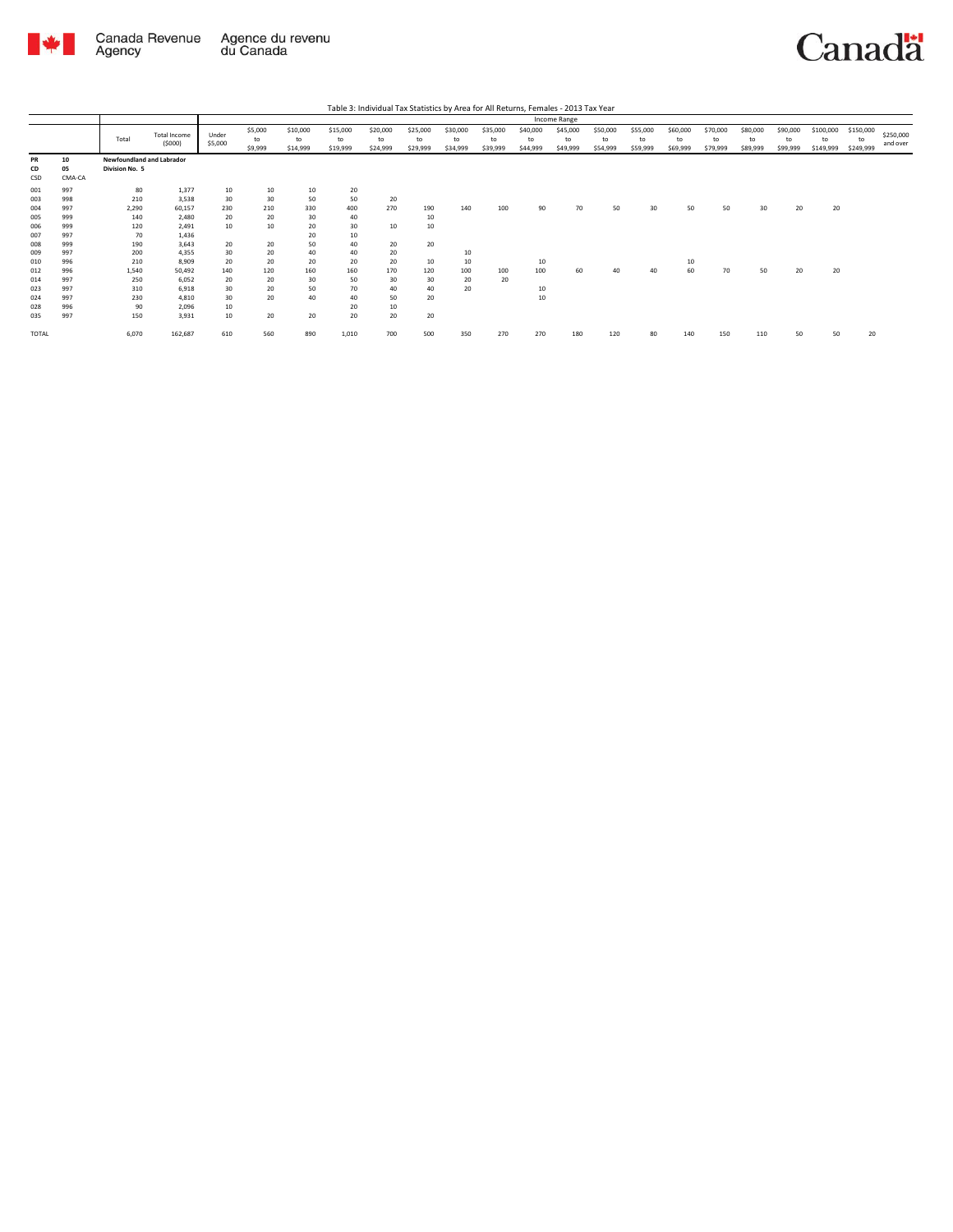

|                                   |                                 |                                             |                                             |                              |                              |                              |                              |                              |                            |                            |                            |                            | Income Range               |                            |                            |                            |                            |                            |                            |                              |                              |                       |
|-----------------------------------|---------------------------------|---------------------------------------------|---------------------------------------------|------------------------------|------------------------------|------------------------------|------------------------------|------------------------------|----------------------------|----------------------------|----------------------------|----------------------------|----------------------------|----------------------------|----------------------------|----------------------------|----------------------------|----------------------------|----------------------------|------------------------------|------------------------------|-----------------------|
|                                   |                                 | Total                                       | <b>Total Income</b><br>(5000)               | Under<br>\$5,000             | \$5,000<br>to<br>\$9,999     | \$10,000<br>to<br>\$14,999   | \$15,000<br>to<br>\$19,999   | \$20,000<br>to<br>\$24,999   | \$25,000<br>to<br>\$29,999 | \$30,000<br>to<br>\$34,999 | \$35,000<br>to<br>\$39,999 | \$40,000<br>to<br>\$44,999 | \$45,000<br>to<br>\$49,999 | \$50,000<br>to<br>\$54,999 | \$55,000<br>to<br>\$59,999 | \$60,000<br>to<br>\$69,999 | \$70,000<br>to<br>\$79,999 | \$80,000<br>to<br>\$89,999 | \$90,000<br>to<br>\$99,999 | \$100,000<br>to<br>\$149,999 | \$150,000<br>to<br>\$249,999 | \$250,000<br>and over |
| PR<br>CD<br>CSD                   | 10<br>06<br>CMA-CA              | Newfoundland and Labrador<br>Division No. 6 |                                             |                              |                              |                              |                              |                              |                            |                            |                            |                            |                            |                            |                            |                            |                            |                            |                            |                              |                              |                       |
| 001<br>003<br>008<br>009          | 997<br>996<br>998<br>998        | 90<br>350<br>80<br>4,770                    | 2.084<br>8.432<br>1,652<br>173,108          | 10<br>40<br>340              | 10<br>40<br>320              | 20<br>50<br>10<br>470        | 70<br>20<br>560              | 10<br>40<br>10<br>480        | 30<br>410                  | 20<br>370                  | 10<br>260                  | 20<br>290                  | 190                        | 160                        | 120                        | 200                        | 190                        | 170                        | 80                         | 100                          | 50                           |                       |
| 011<br>012<br>014                 | 998<br>998<br>996               | 380<br>340<br>30                            | 8.846<br>8.930<br>783                       | 40<br>40                     | 40<br>30                     | 60<br>40                     | 80<br>60                     | 40<br>40                     | 40<br>30                   | 20<br>20                   | 10<br>30                   | 20                         | 10<br>10                   |                            |                            | 10                         |                            |                            |                            |                              |                              |                       |
| 015<br>019<br>021<br>022<br>026   | 997<br>996<br>997<br>997<br>996 | 180<br>1,500<br>310<br>1,350<br>400         | 4.111<br>36,964<br>4,517<br>30,384<br>9,167 | 20<br>180<br>70<br>160<br>40 | 20<br>150<br>40<br>120<br>40 | 30<br>220<br>70<br>240<br>80 | 30<br>240<br>60<br>270<br>70 | 30<br>180<br>30<br>150<br>40 | 110<br>20<br>100<br>30     | 20<br>90<br>10<br>70<br>20 | 60<br>60<br>20             | 60<br>60<br>20             | 40<br>30<br>10             | 30<br>20<br>10             | 30<br>10                   | 40<br>30                   | 20<br>10                   | 30<br>20                   |                            | 10                           |                              |                       |
| 028<br>029<br>031<br><b>TOTAL</b> | 999<br>999<br>997               | 50<br>40<br>320<br>10,190                   | 1,778<br>916<br>7.443<br>299,117            | 30<br>970                    | 50<br>870                    | 10<br>50<br>1,360            | 60<br>1,530                  | 30<br>1,080                  | 20<br>820                  | 20<br>690                  | 10<br>500                  | 10<br>490                  | 320                        | 250                        | 190                        | 310                        | 270                        | 230                        | 100                        | 140                          | 60                           | 10                    |
|                                   |                                 |                                             |                                             |                              |                              |                              |                              |                              |                            |                            |                            |                            |                            |                            |                            |                            |                            |                            |                            |                              |                              |                       |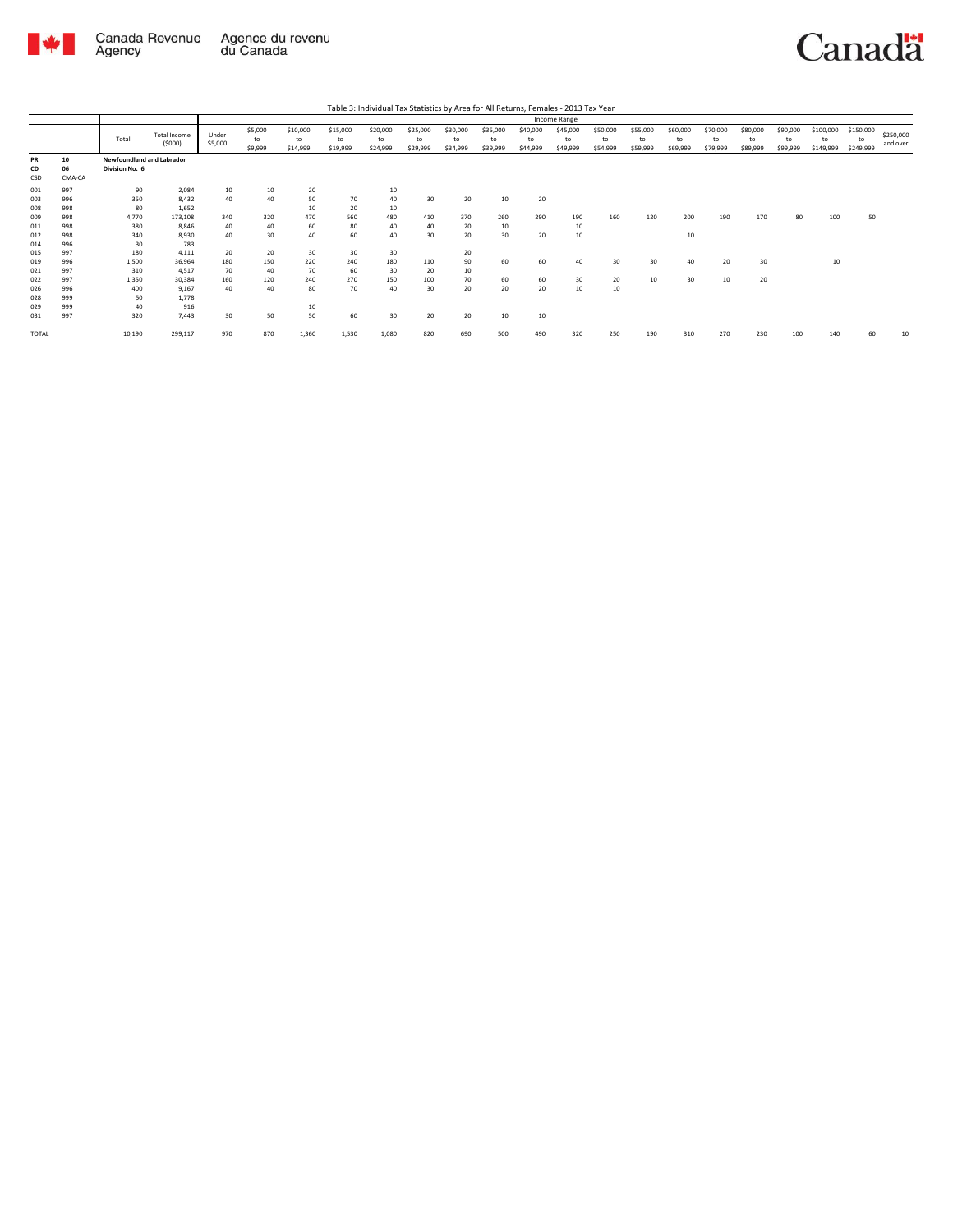

|            |            |                                  |                     |         |               |                |                | Table 3: Individual Tax Statistics by Area for All Returns, Females - 2013 Tax Year |                        |                |                |                |                |                |                |                |                |                |                |                 |                 |           |
|------------|------------|----------------------------------|---------------------|---------|---------------|----------------|----------------|-------------------------------------------------------------------------------------|------------------------|----------------|----------------|----------------|----------------|----------------|----------------|----------------|----------------|----------------|----------------|-----------------|-----------------|-----------|
|            |            |                                  |                     |         |               |                |                |                                                                                     |                        |                |                |                | Income Range   |                |                |                |                |                |                |                 |                 |           |
|            |            |                                  | <b>Total Income</b> | Under   | \$5,000       | \$10,000       | \$15,000       | \$20,000                                                                            | \$25,000               | \$30,000       | \$35,000       | \$40,000       | \$45,000       | \$50,000       | \$55,000       | \$60,000       | \$70,000       | \$80,000       | \$90,000       | \$100,000       | \$150,000       | \$250,000 |
|            |            | Total                            | (5000)              | \$5,000 | to<br>\$9,999 | to<br>\$14,999 | to<br>\$19,999 | to<br>\$24,999                                                                      | ${\sf to}$<br>\$29,999 | to<br>\$34,999 | to<br>\$39,999 | to<br>\$44,999 | to<br>\$49,999 | to<br>\$54,999 | to<br>\$59,999 | to<br>\$69,999 | to<br>\$79,999 | to<br>\$89,999 | to<br>\$99,999 | to<br>\$149,999 | to<br>\$249,999 | and over  |
| PR         | 10         | <b>Newfoundland and Labrador</b> |                     |         |               |                |                |                                                                                     |                        |                |                |                |                |                |                |                |                |                |                |                 |                 |           |
| CD         | 07         | Division No. 7                   |                     |         |               |                |                |                                                                                     |                        |                |                |                |                |                |                |                |                |                |                |                 |                 |           |
| CSD        | CMA-CA     |                                  |                     |         |               |                |                |                                                                                     |                        |                |                |                |                |                |                |                |                |                |                |                 |                 |           |
| 001        | 998        | 890                              | 22,346              | 90      | 70            | 150            | 180            | 100                                                                                 | 70                     | 50             | 30             | 50             | 20             | 20             |                | 10             | 20             | 10             |                | $10\,$          |                 |           |
| 006        | 998        | 530                              | 11,302              | 50      | 60            | 80             | 100            | 70                                                                                  | 40                     | 50             | 20             | 20             |                |                |                |                |                |                |                |                 |                 |           |
| 009        | 997        | 70                               | 1,509               |         |               | 10             | 10             | 10                                                                                  |                        |                |                |                |                |                |                |                |                |                |                |                 |                 |           |
| 013        | 998        | 3,020                            | 95,005              | 280     | 230           | 340            | 440            | 340                                                                                 | 260                    | 210            | 130            | 160            | 90             | 80             | 70             | 110            | 100            | 90             | 40             | 50              | 10              |           |
| 014        | 997        | 270                              | 6,203               | 20      | 20            | 30             | 70             | 40                                                                                  | 30                     | 20             | 10             |                |                |                |                |                |                |                |                |                 |                 |           |
| 015        | 997        | 60                               | 1,697               |         |               |                | 20             | 10                                                                                  |                        |                |                |                |                |                |                |                |                |                |                |                 |                 |           |
| 016        | 997        | 140                              | 2,863               | 10      | 10            | 30             | 30             | 20                                                                                  | 10                     |                |                |                |                |                |                |                |                |                |                |                 |                 |           |
| 020        | 997        | 130                              | 2,832               | 20      | 10            | 20             | 30             | 20                                                                                  | 10                     |                |                |                |                |                |                |                |                |                |                |                 |                 |           |
| 022        | 998        | 840                              | 18,438              | 80      | 80            | 160            | 210            | 100                                                                                 | 70                     | 40             | 30             | 20             | 10             | 10             |                |                |                |                |                |                 |                 |           |
| 023        | 998        | 1,600                            | 39,290              | 140     | 110           | 250            | 370            | 190                                                                                 | 150                    | 110            | 60             | 50             | 50             | 20             | 20             | 20             | 30             | 30             |                | 10              |                 |           |
| 024        | 997        | 160                              | 3,343               | 20      | 20            | 30             | 30             | 10                                                                                  | 10                     | 10             |                |                |                |                |                |                |                |                |                |                 |                 |           |
| 025        | 999        | 30                               | 576                 |         |               |                | $10\,$         |                                                                                     |                        |                |                |                |                |                |                |                |                |                |                |                 |                 |           |
| 026        | 999<br>999 | 20<br>50                         | 532<br>1,545        |         |               |                |                |                                                                                     |                        |                |                |                |                |                |                |                |                |                |                |                 |                 |           |
| 027<br>028 | 998        | 430                              | 9,444               | 30      | 30            | 90             | 100            | 50                                                                                  | 40                     | 30             | 20             | 10             | 10             |                |                |                |                |                |                |                 |                 |           |
| 031        | 997        | 1,170                            | 24,945              | 140     | 100           | 200            | 240            | 160                                                                                 | 110                    | 70             | 30             | 30             | 20             | 20             | 10             | 10             | 10             | 10             |                |                 |                 |           |
| 032        | 998        | 250                              | 5,825               | 30      | 20            | 40             | 50             | 30                                                                                  |                        | 10             | 10             | 10             |                |                |                |                |                |                |                |                 |                 |           |
| 036        | 998        | 240                              | 6,070               | 20      | 20            | 30             | 50             | 30                                                                                  | 20                     | 20             | 10             | 10             |                |                |                |                |                |                |                |                 |                 |           |
| 037        | 999        | 110                              | 2,640               | 10      |               | 20             | 20             | 10                                                                                  |                        |                |                |                |                |                |                |                |                |                |                |                 |                 |           |
| 038        | 997        | 90                               | 2,445               | 10      |               | 10             | 20             |                                                                                     | 10                     |                |                |                |                |                |                |                |                |                |                |                 |                 |           |
| 039        | 999        | 70                               | 1,745               |         |               |                | 20             | 10                                                                                  |                        |                |                |                |                |                |                |                |                |                |                |                 |                 |           |
| 040        | 999        | 30                               | 525                 |         |               |                |                |                                                                                     |                        |                |                |                |                |                |                |                |                |                |                |                 |                 |           |
| 041        | 999        | 100                              | 2,292               |         |               | 20             | 20             | 20                                                                                  |                        |                |                |                |                |                |                |                |                |                |                |                 |                 |           |
| 042        | 998        | 220                              | 5,274               | 20      | 20            | 30             | 60             | 30                                                                                  | 20                     | $10\,$         |                |                |                |                |                |                |                |                |                |                 |                 |           |
| 043        | 997        | 110                              | 2,429               | 10      | 10            | 20             | 20             | 20                                                                                  |                        |                |                |                |                |                |                |                |                |                |                |                 |                 |           |
| 044        | 997        | 920                              | 21,639              | 130     | 80            | 140            | 180            | 100                                                                                 | 60                     | 50             | 40             | 30             | 10             | 20             | 10             | 20             | 20             | 20             |                | 10              |                 |           |
| 045        | 999        |                                  |                     |         |               |                |                |                                                                                     |                        |                |                |                |                |                |                |                |                |                |                |                 |                 |           |
| 046        | 997        |                                  |                     |         |               |                |                |                                                                                     |                        |                |                |                |                |                |                |                |                |                |                |                 |                 |           |
| 047        | 998        | 890                              | 19,782              | 100     | 90            | 160            | 170            | 120                                                                                 | 60                     | 50             | 40             | 40             | 20             | 10             |                | 10             | 10             |                |                |                 |                 |           |
| 048        | 999        | 50                               | 1,424               |         |               |                | 10             |                                                                                     |                        |                |                |                |                |                |                |                |                |                |                |                 |                 |           |
| 049        | 998        | 450                              | 8,486               | 60      | 50            | 90             | 90             | 50                                                                                  | 30                     | 20             | 20             |                |                |                |                |                |                |                |                |                 |                 |           |
| 050        | 998        | 520                              | 10,928              | 60      | 60            | 110            | 120            | 50                                                                                  | 30                     | 30             | 20             | 10             |                |                |                |                |                |                |                |                 |                 |           |
| 051        | 999        | 70                               | 1,284               |         |               | 10             | 20             | 10                                                                                  | 10                     |                |                |                |                |                |                |                |                |                |                |                 |                 |           |
| 054        | 999        | 140                              | 3,696               |         |               | 20             | 30             |                                                                                     | 10                     | 20             | 10             |                |                |                |                |                |                |                |                |                 |                 |           |
| 056        | 999        | 60                               | 1,417               |         |               |                | 10             |                                                                                     |                        |                |                |                |                |                |                |                |                |                |                |                 |                 |           |
| 057        | 998        | 280                              | 4,449               | 50      | 40<br>60      | 70             | 50             | 20<br>110                                                                           | 10<br>90               | 120            |                | 50             | 30             | 20             |                | 20             | 20             |                |                |                 |                 |           |
| 060        | 997        | 1,000                            | 26,636              | 90      |               | 110            | 210            |                                                                                     |                        |                | 60             |                |                |                |                |                |                | 20             |                |                 |                 |           |
| 067        | 996        | 80                               | 1,430               | 10      |               | 20             | 20             |                                                                                     |                        |                |                |                |                |                |                |                |                |                |                |                 |                 |           |
| TOTAL      |            | 15,070                           | 372,406             | 1,550   | 1,280         | 2,340          | 3,020          | 1,760                                                                               | 1,220                  | 980            | 610            | 540            | 350            | 240            | 180            | 260            | 250            | 220            | 100            | 130             | 30              |           |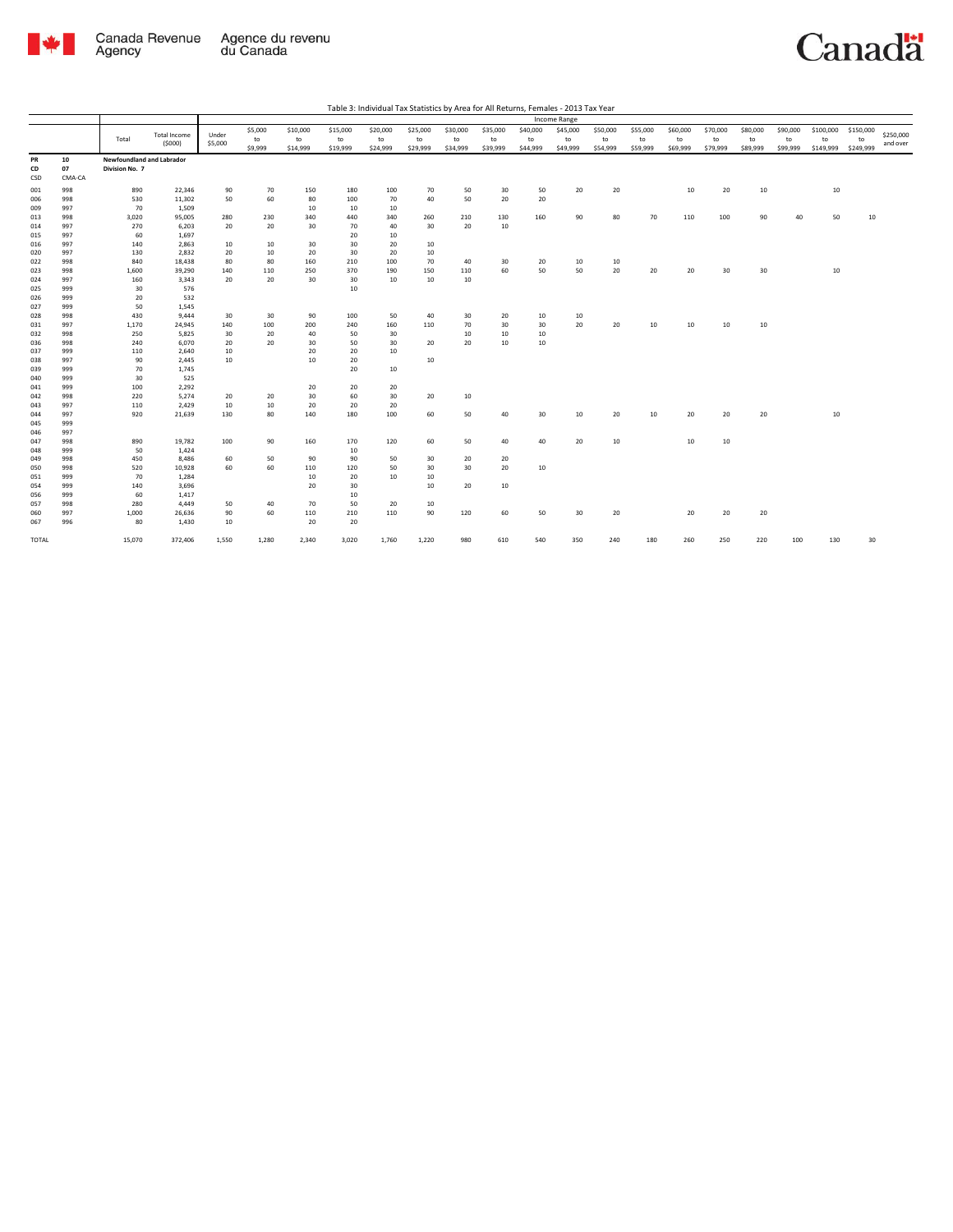

|                 |                    |                                                    |                  |           |               |                |                |                |                |                |                |                | Income Range   |                |                |                |                |                |                |                 |                 |           |
|-----------------|--------------------|----------------------------------------------------|------------------|-----------|---------------|----------------|----------------|----------------|----------------|----------------|----------------|----------------|----------------|----------------|----------------|----------------|----------------|----------------|----------------|-----------------|-----------------|-----------|
|                 |                    |                                                    | Total Income     | Under     | \$5,000       | \$10,000       | \$15,000       | \$20,000       | \$25,000       | \$30,000       | \$35,000       | \$40,000       | \$45,000       | \$50,000       | \$55,000       | \$60,000       | \$70,000       | \$80,000       | \$90,000       | \$100,000       | \$150,000       | \$250,000 |
|                 |                    | Total                                              | (5000)           | \$5,000   | to<br>\$9,999 | to<br>\$14,999 | to<br>\$19,999 | to<br>\$24,999 | to<br>\$29,999 | to<br>\$34,999 | to<br>\$39,999 | to<br>\$44,999 | to<br>\$49,999 | to<br>\$54,999 | to<br>\$59,999 | to<br>\$69,999 | to<br>\$79,999 | to<br>\$89,999 | to<br>\$99,999 | to<br>\$149,999 | to<br>\$249,999 | and over  |
| PR<br>CD<br>CSD | 10<br>08<br>CMA-CA | <b>Newfoundland and Labrador</b><br>Division No. 8 |                  |           |               |                |                |                |                |                |                |                |                |                |                |                |                |                |                |                 |                 |           |
| 001             | 999                | 60                                                 | 1,245            | 10        |               | 10             | 10             |                |                |                |                |                |                |                |                |                |                |                |                |                 |                 |           |
| 004             | 998                | 230                                                | 6,510            | 10        | 10            | 30             | 40             | 20             | 20             | 20             | 10             | 10             | 10             |                |                |                |                |                |                |                 |                 |           |
| 006<br>008      | 997<br>997         | 460<br>1,150                                       | 10,158<br>21,762 | 60<br>170 | 40<br>120     | 60<br>230      | 100<br>230     | 60<br>120      | 40<br>100      | 40<br>60       | 40             | 20<br>20       | 10<br>20       | 10             |                | 10             |                |                |                |                 |                 |           |
| 011             | 997                | 460                                                | 8,624            | 70        | 40            | 90             | 90             | 60             | 40             | 20             | 10             | 10             |                |                |                |                |                |                |                |                 |                 |           |
| 020             | 998                | 170                                                | 3,565            | 20        | 10            | 30             | 40             | 30             | 10             |                | 10             |                |                |                |                |                |                |                |                |                 |                 |           |
| 021             | 998                | 290                                                | 7,443            | 20        | 20            | 40             | 60             | 40             | 30             | 20             | 10             | 10             |                |                |                |                |                |                |                |                 |                 |           |
| 022             | 998                | 290                                                | 6,389            | 30        | 20            | 50             | 50             | 50             | 30             | 20             | 20             |                |                |                |                |                |                |                |                |                 |                 |           |
| 023             | 997<br>997         | 100                                                | 2,913<br>1,936   |           | 10            | $10\,$         | 20<br>30       |                | 10             |                |                |                |                |                |                |                |                |                |                |                 |                 |           |
| 024<br>025      | 998                | 110<br>170                                         | 4,015            | 10<br>20  | 10            | 30<br>20       | 30             | 20             | 20             | 10             | $10\,$         |                |                |                |                |                |                |                |                |                 |                 |           |
| 026             | 999                | 100                                                | 2,517            |           |               | 10             | 20             | 10             | 10             |                |                |                |                |                |                |                |                |                |                |                 |                 |           |
| 029             | 999                | 100                                                | 2,411            |           |               | 20             | 20             | 10             |                |                |                |                |                |                |                |                |                |                |                |                 |                 |           |
| 031             | 998                | 880                                                | 16,011           | 130       | 100           | 180            | 210            | 90             | 60             | 30             | 20             | 20             |                |                |                |                |                |                |                |                 |                 |           |
| 033             | 998<br>998         | 390<br>1,040                                       | 7,890<br>25,005  | 50<br>90  | 50<br>80      | 60<br>180      | 90<br>230      | 50<br>140      | 30<br>70       | 20<br>60       | 40             | 10<br>30       | 30             | 20             |                | 20             | $10\,$         | 20             |                |                 |                 |           |
| 035<br>036      | 997                | 200                                                | 4,002            | 20        | 20            | 30             | 50             | 20             | 20             | 20             |                |                |                |                |                |                |                |                |                |                 |                 |           |
| 037             | 997                | 220                                                | 4,756            | 30        | 20            | 40             | 40             | 20             | 20             |                |                | 20             |                |                |                |                |                |                |                |                 |                 |           |
| 038             | 997                | 240                                                | 4,948            | 30        | 20            | 40             | 60             | 30             | 10             |                |                |                |                |                |                |                |                |                |                |                 |                 |           |
| 039<br>040      | 997<br>999         | 180                                                | 3,788            | 20        | 20<br>10      | 30<br>30       | 30<br>20       | 30             | 20             |                |                |                |                |                |                |                |                |                |                |                 |                 |           |
| 042             | 997                | 120<br>360                                         | 2,143<br>9,960   | 20<br>40  | 40            | 60             | 60             | 20<br>40       | 30             | 20             | 20             | 20             | 10             |                |                |                |                |                |                |                 |                 |           |
| 043             | 998                | 280                                                | 5,026            | 50        | 40            | 60             | 30             | 30             | 30             | 20             |                |                |                |                |                |                |                |                |                |                 |                 |           |
| 044             | 997                | 1,560                                              | 39,587           | 160       | 140           | 250            | 290            | 180            | 110            | 80             | 90             | 60             | 40             | 30             | 20             | 30             | 30             | 30             | 10             |                 |                 |           |
| 045             | 999                | 110                                                | 1,658            | 20        | 20            | 30             | 20             | 10             |                |                |                |                |                |                |                |                |                |                |                |                 |                 |           |
| 046             | 998                | 240                                                | 5,572            | 40        | 30            | 40             | 30             | 30             | 20             |                |                |                |                |                |                |                |                |                |                |                 |                 |           |
| 047<br>048      | 999<br>997         | 60<br>130                                          | 1,056<br>2,562   | 20<br>20  | 10            | 10<br>40       | 20             | 10             | 10             |                |                |                |                |                |                |                |                |                |                |                 |                 |           |
| 049             | 997                | 290                                                | 6,424            | 30        | 30            | 50             | 50             | 40             | 30             | 20             | 20             |                |                |                |                |                |                |                |                |                 |                 |           |
| 053             | 997                | 140                                                | 2,349            | 30        | 20            | 30             | 30             | 10             |                |                |                |                |                |                |                |                |                |                |                |                 |                 |           |
| 054             | 997                | 430                                                | 8,814            | 60        | 60            | 60             | 90             | 40             | 40             | 30             | 10             |                |                |                |                |                |                |                |                |                 |                 |           |
| 055             | 997<br>997         | 80<br>90                                           | 1,575<br>1,347   | 10        |               | 20             | 20<br>20       |                |                |                |                |                |                |                |                |                |                |                |                |                 |                 |           |
| 056<br>058      | 997                | 210                                                | 4,577            | 30<br>30  | 10<br>20      | 20<br>40       | 40             | 30             | 20             | 10             |                |                |                |                |                |                |                |                |                |                 |                 |           |
| 059             | 997                | 210                                                | 3,963            | 30        | 30            | 40             | 40             | $20\,$         | 20             |                |                |                |                |                |                |                |                |                |                |                 |                 |           |
| 060             | 997                | 330                                                | 6,272            | 70        | 40            | 70             | 50             | 30             | 20             | 20             |                | 10             |                |                |                |                |                |                |                |                 |                 |           |
| 061             | 998                | 1,330                                              | 32,345           | 160       | 130           | 230            | 270            | 120            | 100            | 70             | 40             | 50             | 30             | 20             | 30             | 20             | 20             | 30             | 10             | 10              |                 |           |
| 062<br>063      | 999<br>999         | 70<br>70                                           | 964<br>1,309     | 20        | 10            | 20             | 20<br>10       |                |                |                |                |                |                |                |                |                |                |                |                |                 |                 |           |
| 064             | 999                | 50                                                 | 901              |           |               | 20             | 10             |                |                |                |                |                |                |                |                |                |                |                |                |                 |                 |           |
| 065             | 997                | 150                                                | 2,728            | 20        | 20            | 30             | 40             | 20             | 10             | 10             |                |                |                |                |                |                |                |                |                |                 |                 |           |
| 066             | 999                | 60                                                 | 1,226            |           | 10            |                | 10             |                |                |                |                |                |                |                |                |                |                |                |                |                 |                 |           |
| 067             | 997                | 80                                                 | 1,503            | 20        |               | $10\,$         | 10             | 10             | 10             |                |                |                |                |                |                |                |                |                |                |                 |                 |           |
| 069<br>070      | 998<br>999         | 290<br>50                                          | 6,974<br>1,005   | 40        | 30            | 50             | 60             | 30             | 10             | 20             | $10\,$         |                |                |                |                |                |                |                |                |                 |                 |           |
| 071             | 999                | 220                                                | 3,470            | 50        | 20            | 40             | 40             | 20             | 20             |                |                |                |                |                |                |                |                |                |                |                 |                 |           |
| 072             | 997                | 190                                                | 3,221            | 40        | 30            | 40             | 40             | 10             |                |                |                |                |                |                |                |                |                |                |                |                 |                 |           |
| 074             | 999                | 120                                                | 2,252            | 20        | 10            | 20             | 30             | 20             | 10             |                |                |                |                |                |                |                |                |                |                |                 |                 |           |
| 075             | 997                | 120                                                | 2,690            | 10        | 10            | 20             | 30             | 10             |                |                |                |                |                |                |                |                |                |                |                |                 |                 |           |
| 076<br>077      | 999<br>997         | 390<br>80                                          | 8,983<br>1,570   | 30        | 30<br>10      | 70<br>$10\,$   | 80<br>20       | 40             | 50             | 20             | 20             | 20             | 10             |                |                |                |                |                |                |                 |                 |           |
| 078             | 999                | 90                                                 | 1,906            | 10        |               | 20             | 10             |                |                |                |                |                |                |                |                |                |                |                |                |                 |                 |           |
| 079             | 998                | 580                                                | 16,418           | 60        | 60            | 80             | 100            | 40             | 40             | 30             | 40             | 20             | 20             | 10             |                | 20             | $10\,$         | 20             |                |                 |                 |           |
| 091             | 997                | 140                                                | 2,817            | 20        | 20            | 30             | 20             | 20             |                |                |                |                |                |                |                |                |                |                |                |                 |                 |           |
| 092<br>093      | 999<br>999         | 40<br>80                                           | 1,182<br>1,383   |           | 20            | 10<br>20       | 10<br>30       |                |                |                |                |                |                |                |                |                |                |                |                |                 |                 |           |
| 095             | 997                | 120                                                | 2,095            | 30        | 20            | 20             | 10             | 10             | 10             |                |                |                |                |                |                |                |                |                |                |                 |                 |           |
| 096             | 999                | 80                                                 | 1,167            | 20        |               | 20             | 10             |                |                |                |                |                |                |                |                |                |                |                |                |                 |                 |           |
| 098             | 997                | 60                                                 | 915              | 10        | 10            |                |                |                |                |                |                |                |                |                |                |                |                |                |                |                 |                 |           |
| TOTAL           |                    | 15,890                                             | 347,797          | 2,040     | 1,590         | 2,810          | 3,130          | 1,750          | 1,230          | 850            | 560            | 490            | 320            | 210            | 150            | 200            | 190            | 190            | 80             | 80              | 20              |           |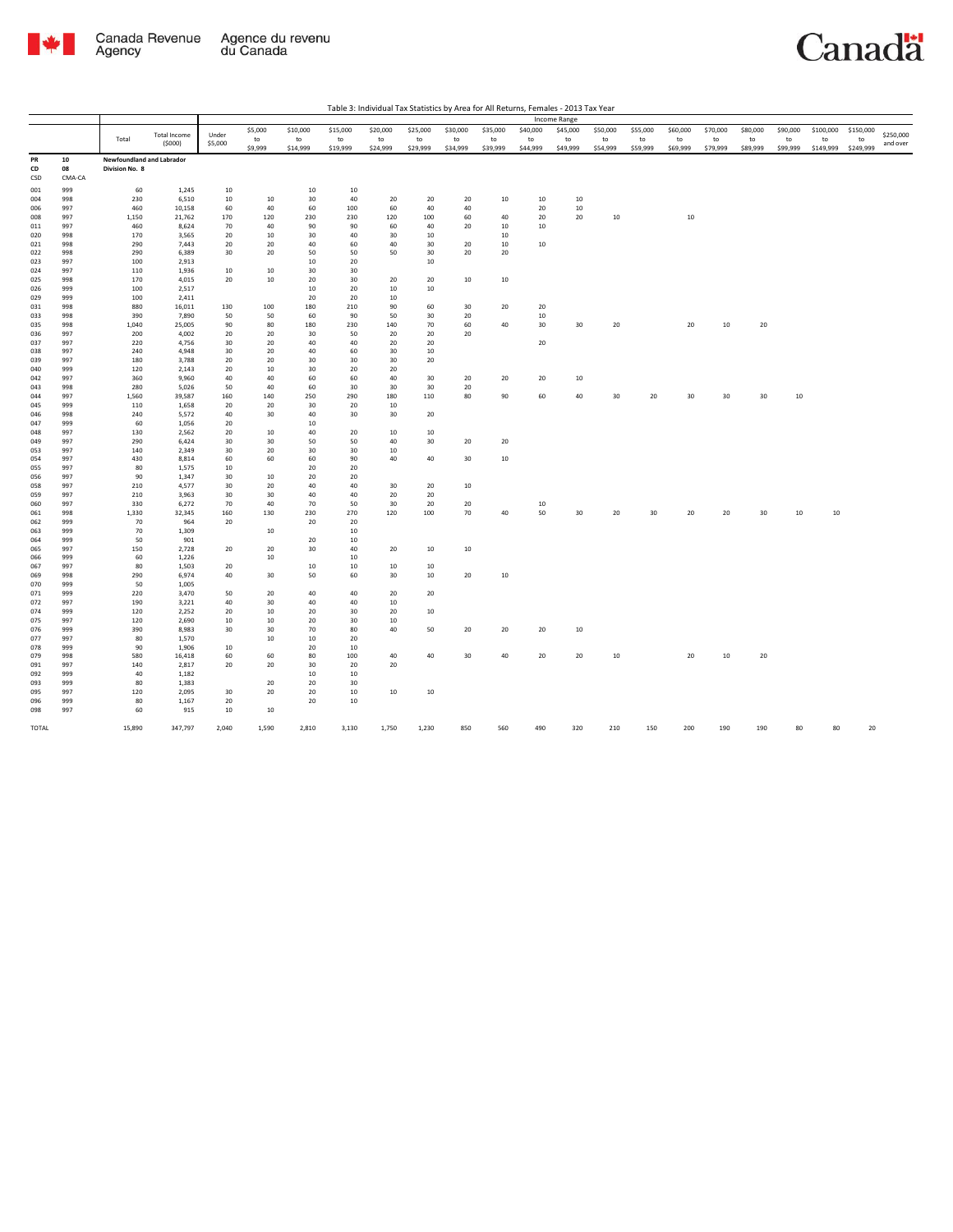

|            |        |                           |                     |         |         |          |          |          |                 |          |          |          | Income Range |          |          |          |          |          |          |           |           |           |
|------------|--------|---------------------------|---------------------|---------|---------|----------|----------|----------|-----------------|----------|----------|----------|--------------|----------|----------|----------|----------|----------|----------|-----------|-----------|-----------|
|            |        |                           |                     |         | \$5,000 | \$10,000 | \$15,000 | \$20,000 | \$25,000        | \$30,000 | \$35,000 | \$40,000 | \$45,000     | \$50,000 | \$55,000 | \$60,000 | \$70,000 | \$80,000 | \$90,000 | \$100,000 | \$150,000 |           |
|            |        | Total                     | <b>Total Income</b> | Under   | to      | to       | to       | to       | to              | to       | to       | to       | to           | to       | to       | to       | to       | to       | to       | to        | to        | \$250,000 |
|            |        |                           | (5000)              | \$5,000 | \$9,999 | \$14,999 | \$19,999 | \$24,999 | \$29,999        | \$34,999 | \$39,999 | \$44,999 | \$49,999     | \$54,999 | \$59,999 | \$69,999 | \$79,999 | \$89,999 | \$99,999 | \$149,999 | \$249,999 | and over  |
| PR         | 10     | Newfoundland and Labrador |                     |         |         |          |          |          |                 |          |          |          |              |          |          |          |          |          |          |           |           |           |
| CD         | 09     | Division No. 9            |                     |         |         |          |          |          |                 |          |          |          |              |          |          |          |          |          |          |           |           |           |
| <b>CSD</b> | CMA-CA |                           |                     |         |         |          |          |          |                 |          |          |          |              |          |          |          |          |          |          |           |           |           |
| 001        | 999    | 40                        | 796                 |         |         |          | 20       |          |                 |          |          |          |              |          |          |          |          |          |          |           |           |           |
| 004        | 999    | 240                       | 4,894               | 10      | 20      | 60       | 60       | 30       | 30              |          |          |          |              |          |          |          |          |          |          |           |           |           |
| 007        | 997    | 410                       | 10,130              | 30      | 40      | 70       | 90       | 50       | 30 <sub>o</sub> | 20       | 20       |          |              |          |          |          |          |          |          |           |           |           |
| 008        | 997    | 80                        | 2,400               |         |         | 20       | 20       | 10       | 10              |          |          |          |              |          |          |          |          |          |          |           |           |           |
| 009        | 999    | 50                        | 1,234               |         |         |          | 10       | 10       |                 |          |          |          |              |          |          |          |          |          |          |           |           |           |
| 010        | 998    | 240                       | 4,716               | 20      | 20      | 60       | 60       | 40       | 20              |          |          |          |              |          |          |          |          |          |          |           |           |           |
| 011        | 998    | 130                       | 3,060               | 10      |         | 30       | 30       | 20       | 10              |          |          |          |              |          |          |          |          |          |          |           |           |           |
| 012        | 998    | 310                       | 8,852               | 20      | 30      | 40       | 50       | 20       | 30              | 20       | 20       | 10       | 10           |          |          | 10       |          |          |          |           |           |           |
| 013        | 997    | 430                       | 12,666              | 30      | 40      | 50       | 70       | 50       | 40              | 40       | 20       | 10       | 20           | 10       |          | 10       |          |          |          |           |           |           |
| 015        | 997    | 110                       | 2,442               |         |         | 30       | 30       | 10       |                 | 10       |          |          |              |          |          |          |          |          |          |           |           |           |
| 016        | 999    | 190                       | 4,411               | 10      | 20      | 30       | 50       | 20       | 20              | 10       |          | 10       |              |          |          |          |          |          |          |           |           |           |
| 017        | 999    | 200                       | 3.869               | 10      | 20      | 60       | 50       | 30       | 20              |          |          |          |              |          |          |          |          |          |          |           |           |           |
| 018        | 999    | 150                       | 3,401               | 10      | 10      | 20       | 30       | 20       | 10              |          |          |          |              |          |          |          |          |          |          |           |           |           |
| 019        | 998    | 300                       | 8,530               | 30      | 10      | 30       | 70       | 40       | 30              | 20       | 20       | 10       |              |          |          |          |          |          |          |           |           |           |
| 020        | 999    | 110                       | 2,023               |         |         | 20       | 30       | 20       | 10              |          |          |          |              |          |          |          |          |          |          |           |           |           |
| 021        | 998    | 1,140                     | 27,418              | 80      | 80      | 170      | 220      | 200      | 140             | 80       | 40       | 30       | 20           | 20       | 10       | 20       | 20       | 10       |          |           |           |           |
| 022        | 998    | 370                       | 9,716               | 30      | 20      | 40       | 60       | 60       | 50              | 40       | 20       | 20       |              | 10       |          |          |          |          |          |           |           |           |
| 023        | 999    | 130                       | 3,750               | 10      |         | 20       | 10       | 20       | 20              | 10       |          |          |              |          |          |          |          |          |          |           |           |           |
| 024        | 998    | 240                       | 5,614               | 20      | 20      | 30       | 60       | 30       | 20              | 20       | 10       |          |              |          |          |          |          |          |          |           |           |           |
| 026        | 997    |                           |                     |         |         |          |          |          |                 |          |          |          |              |          |          |          |          |          |          |           |           |           |
| 028        | 998    | 120                       | 2,645               |         | 10      | 30       | 30       | 10       | 10              |          |          |          |              |          |          |          |          |          |          |           |           |           |
| 029        | 998    | 1,040                     | 37,213              | 60      | 70      | 90       | 150      | 100      | 100             | 60       | 70       | 80       | 40           | 40       | 20       | 40       | 40       | 40       | 20       | 10        |           |           |
| 030        | 997    | 120                       | 2,681               |         |         | 20       | 30       | 20       | 20              |          |          |          |              |          |          |          |          |          |          |           |           |           |
| 031        | 997    | 340                       | 9,595               | 20      | 30      | 50       | 70       | 40       | 40              | 20       | 20       | 10       | 10           |          |          | 10       |          |          |          |           |           |           |
| 032        | 998    | 290                       | 7,189               | 30      | 20      | 40       | 50       | 30       | 30              | 20       |          | 20       |              |          |          |          |          |          |          |           |           |           |
| 034        | 999    | 40                        | 1,084               |         |         |          |          |          |                 |          |          |          |              |          |          |          |          |          |          |           |           |           |
| 035        | 999    | 100                       | 2,229               |         |         | 30       | 20       | 10       | 10              | 10       |          |          |              |          |          |          |          |          |          |           |           |           |
| 037        | 999    | 10                        | 195                 |         |         |          |          |          |                 |          |          |          |              |          |          |          |          |          |          |           |           |           |
| 039        | 999    | 100                       | 3,566               | 10      |         |          | 20       | 10       |                 |          |          |          |              |          |          |          |          |          |          |           |           |           |
| 041        | 999    | 40                        | 841                 |         |         |          |          |          |                 |          |          |          |              |          |          |          |          |          |          |           |           |           |
| 042        | 999    | 30                        | 539                 |         |         |          | 10       |          |                 |          |          |          |              |          |          |          |          |          |          |           |           |           |
| 047        | 999    | 20                        | 497                 |         |         |          |          |          |                 |          |          |          |              |          |          |          |          |          |          |           |           |           |
| 048        | 999    | 100                       | 2,088               |         |         | 20       | 30       | 20       |                 |          |          |          |              |          |          |          |          |          |          |           |           |           |
|            |        |                           |                     |         |         |          |          |          |                 |          |          |          |              |          |          |          |          |          |          |           |           |           |
| TOTAL      |        | 7,230                     | 190,286             | 500     | 540     | 1,110    | 1,430    | 940      | 750             | 460      | 310      | 270      | 170          | 140      | 110      | 150      | 120      | 110      | 60       | 50        | 20        |           |
|            |        |                           |                     |         |         |          |          |          |                 |          |          |          |              |          |          |          |          |          |          |           |           |           |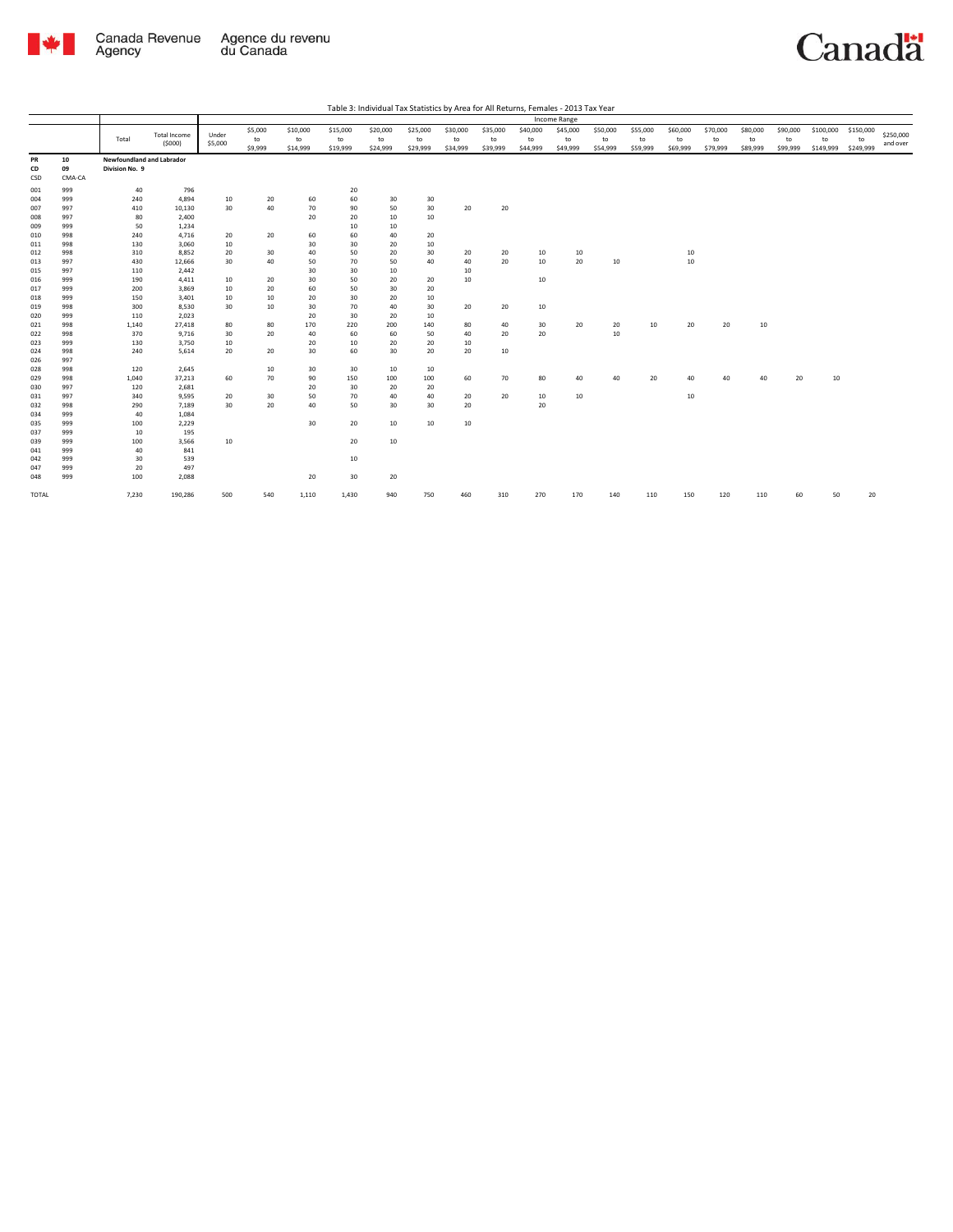

|                 |                    |                                              |                               |                  |                          |                            |                            |                            |                            |                            |                            |                            | Income Range               |                            |                            |                            |                            |                            |                            |                              |                              |                       |
|-----------------|--------------------|----------------------------------------------|-------------------------------|------------------|--------------------------|----------------------------|----------------------------|----------------------------|----------------------------|----------------------------|----------------------------|----------------------------|----------------------------|----------------------------|----------------------------|----------------------------|----------------------------|----------------------------|----------------------------|------------------------------|------------------------------|-----------------------|
|                 |                    | Total                                        | <b>Total Income</b><br>(5000) | Under<br>\$5,000 | \$5,000<br>to<br>\$9,999 | \$10,000<br>to<br>\$14,999 | \$15,000<br>to<br>\$19,999 | \$20,000<br>to<br>\$24,999 | \$25,000<br>to<br>\$29,999 | \$30,000<br>to<br>\$34,999 | \$35,000<br>to<br>\$39,999 | \$40,000<br>to<br>\$44,999 | \$45,000<br>to<br>\$49,999 | \$50,000<br>to<br>\$54,999 | \$55,000<br>to<br>\$59,999 | \$60,000<br>to<br>\$69,999 | \$70,000<br>to<br>\$79,999 | \$80,000<br>to<br>\$89,999 | \$90,000<br>to<br>\$99,999 | \$100,000<br>to<br>\$149,999 | \$150,000<br>to<br>\$249,999 | \$250,000<br>and over |
| PR<br>CD<br>CSD | 10<br>10<br>CMA-CA | Newfoundland and Labrador<br>Division No. 10 |                               |                  |                          |                            |                            |                            |                            |                            |                            |                            |                            |                            |                            |                            |                            |                            |                            |                              |                              |                       |
| 002             | 998                | 250                                          | 7,280                         | 30               | 20                       | 30                         | 40                         | 30                         | 20                         | 20                         | 20                         | 10                         |                            |                            |                            |                            |                            |                            |                            |                              |                              |                       |
| 003             | 997                | 90                                           | 2,074                         |                  |                          | 10                         | 10                         | 10                         |                            | 10                         |                            |                            |                            |                            |                            |                            |                            |                            |                            |                              |                              |                       |
| 004             | 999                | 110                                          | 2,686                         | 10               | 10                       |                            | 10                         | 10                         | 20                         |                            |                            |                            |                            |                            |                            |                            |                            |                            |                            |                              |                              |                       |
| 005             | 999                | 170                                          | 4,636                         | 10               | 20                       | 30                         | 30                         | 20                         | 20                         | 10                         |                            |                            |                            |                            |                            |                            |                            |                            |                            |                              |                              |                       |
| 006             | 999                | 110                                          | 2,437                         | 10               | 10                       | 20                         | 20                         | 20                         | 10                         | 10                         |                            |                            |                            |                            |                            |                            |                            |                            |                            |                              |                              |                       |
| 008             | 998                | 110                                          | 2,259                         | 10               | 10                       | 40                         | 10                         | 10                         | 10                         |                            |                            |                            |                            |                            |                            |                            |                            |                            |                            |                              |                              |                       |
| 009             | 998                | 170                                          | 3,861                         | 20               |                          | 40                         | 30                         | 20                         | 20                         | 10                         |                            |                            |                            |                            |                            |                            |                            |                            |                            |                              |                              |                       |
| 010             | 999                | 80                                           | 2,062                         |                  | 10                       | 20                         | 20                         |                            |                            |                            |                            |                            |                            |                            |                            |                            |                            |                            |                            |                              |                              |                       |
| 011             | 998                | 150                                          | 4,376                         | 10               |                          | 30                         | 30                         | 10                         | 10                         | 10                         |                            |                            |                            |                            |                            |                            |                            |                            |                            |                              |                              |                       |
| 012             | 999                | 200                                          | 5,187                         | 20               | 20                       | 20                         | 40                         | 30                         | 20                         | 20                         |                            |                            |                            |                            |                            |                            |                            |                            |                            |                              |                              |                       |
| 013             | 998                | 150                                          | 4,212                         | 20               | 10                       | 20                         | 20                         | 20                         | 30                         | 30                         |                            |                            |                            |                            |                            |                            |                            |                            |                            |                              |                              |                       |
| 020             | 999                | 10                                           | 382                           |                  |                          |                            |                            |                            |                            |                            |                            |                            |                            |                            |                            |                            |                            |                            |                            |                              |                              |                       |
| 022             | 999                | 590                                          | 12,409                        | 260              | 50                       | 40                         | 40                         | 30                         | 30                         | 20                         |                            | 20                         | 20                         | 10                         | 10                         | 20                         | 20                         |                            |                            |                              |                              |                       |
| 025             | 998                | 3,180                                        | 126,314                       | 260              | 270                      | 230                        | 280                        | 260                        | 210                        | 190                        | 180                        | 180                        | 150                        | 160                        | 120                        | 210                        | 160                        | 110                        | 90                         | 100                          | 20                           | 10                    |
| 029             | 999                | 250                                          | 10.654                        | 40               | 20                       | 20                         |                            | 20                         | 10                         | 10                         | 10                         | 20                         | 20                         | 20                         |                            | 10                         | 20                         | 10                         |                            | 20                           |                              |                       |
| 032             | 998                | 2,740                                        | 121.666                       | 250              | 190                      | 190                        | 200                        | 220                        | 220                        | 160                        | 140                        | 140                        | 130                        | 80                         | 80                         | 120                        | 140                        | 120                        | 150                        | 180                          | 30                           | 10                    |
| 034             | 998                | 720                                          | 31,952                        | 70               | 40                       | 50                         | 50                         | 50                         | 60                         | 50                         | 40                         | 40                         | 40                         | 30                         | 30                         | 30                         | 30                         | 40                         | 30                         | 50                           |                              |                       |
| 801             | 999                | 220                                          | 1.952                         | 170              | 20                       |                            | 10                         |                            |                            |                            |                            |                            |                            |                            |                            |                            |                            |                            |                            |                              |                              |                       |
| 802             | 998                |                                              |                               |                  |                          |                            |                            |                            |                            |                            |                            |                            |                            |                            |                            |                            |                            |                            |                            |                              |                              |                       |
| TOTAL           |                    | 9,310                                        | 346,397                       | 1,200            | 710                      | 780                        | 840                        | 760                        | 700                        | 570                        | 440                        | 430                        | 400                        | 340                        | 270                        | 410                        | 400                        | 310                        | 290                        | 390                          | 60                           | 30                    |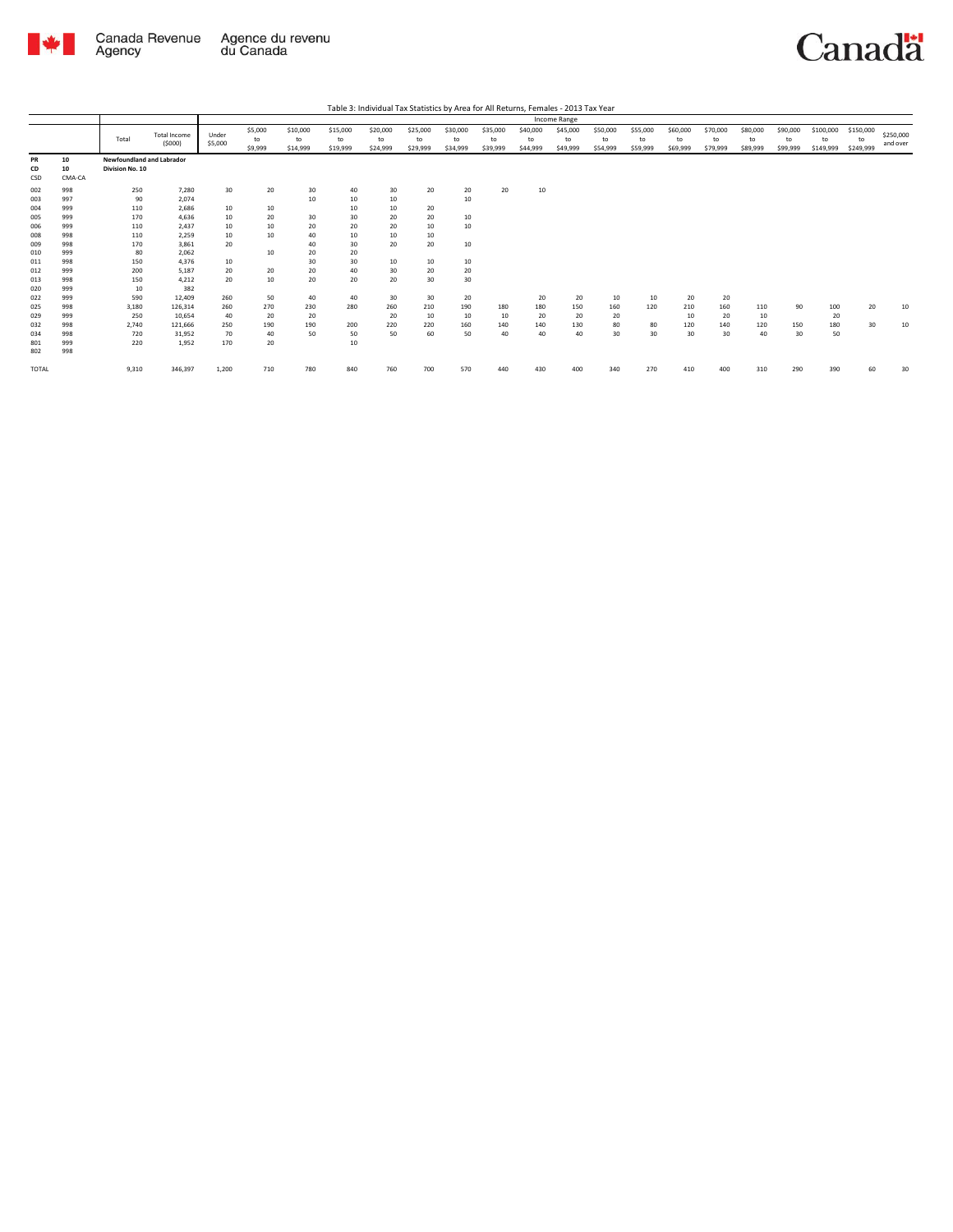

| Table 3: Individual Tax Statistics by Area for All Returns, Females - 2013 Tax Year |                    |                                              |                        |                  |                          |                            |                            |                            |                            |                            |                            |                            |                            |                            |                            |                            |                            |                            |                            |                              |                              |                       |
|-------------------------------------------------------------------------------------|--------------------|----------------------------------------------|------------------------|------------------|--------------------------|----------------------------|----------------------------|----------------------------|----------------------------|----------------------------|----------------------------|----------------------------|----------------------------|----------------------------|----------------------------|----------------------------|----------------------------|----------------------------|----------------------------|------------------------------|------------------------------|-----------------------|
|                                                                                     |                    |                                              |                        |                  | Income Range             |                            |                            |                            |                            |                            |                            |                            |                            |                            |                            |                            |                            |                            |                            |                              |                              |                       |
|                                                                                     |                    | Total                                        | Total Income<br>(5000) | Under<br>\$5,000 | \$5,000<br>to<br>\$9,999 | \$10,000<br>to<br>\$14,999 | \$15,000<br>to<br>\$19,999 | \$20,000<br>to<br>\$24,999 | \$25,000<br>to<br>\$29,999 | \$30,000<br>to<br>\$34,999 | \$35,000<br>to<br>\$39,999 | \$40,000<br>to<br>\$44,999 | \$45,000<br>to<br>\$49,999 | \$50,000<br>to<br>\$54,999 | \$55,000<br>to<br>\$59,999 | \$60,000<br>to<br>\$69,999 | \$70,000<br>to<br>\$79,999 | \$80,000<br>to<br>\$89,999 | \$90,000<br>to<br>\$99,999 | \$100,000<br>to<br>\$149,999 | \$150,000<br>to<br>\$249,999 | \$250,000<br>and over |
| <b>PR</b><br>CD<br>CSD                                                              | 10<br>11<br>CMA-CA | Newfoundland and Labrador<br>Division No. 11 |                        |                  |                          |                            |                            |                            |                            |                            |                            |                            |                            |                            |                            |                            |                            |                            |                            |                              |                              |                       |
| 010<br>015                                                                          | 998<br>999         | 110<br>60                                    | 3,094<br>1,856         | 10               | 10                       | 20                         | 20                         |                            |                            |                            | 10                         |                            |                            |                            |                            |                            |                            |                            |                            |                              |                              |                       |
| 020<br>030                                                                          | 999<br>999         | 120<br>180                                   | 3.428<br>4.957         | 10<br>30         | 20<br>20                 | 10<br>30                   | 20<br>20                   | 10<br>10                   |                            |                            | 10                         | 10                         |                            |                            |                            |                            |                            |                            |                            |                              |                              |                       |
| 035<br><b>TOTAL</b>                                                                 | 999                | 370<br>840                                   | 10,465<br>23,801       | 50<br>110        | 50<br>110                | 60<br>120                  | 30<br>90                   | 20<br>50                   | 20<br>40                   | 20                         | 20<br>50                   | 20<br>40                   | 10<br>30                   | 20<br>30                   | 10<br>20                   | 20<br>40                   | 10                         | 10<br>20                   |                            | 10<br>20                     |                              |                       |
|                                                                                     |                    |                                              |                        |                  |                          |                            |                            |                            |                            |                            |                            |                            |                            |                            |                            |                            |                            |                            |                            |                              |                              |                       |